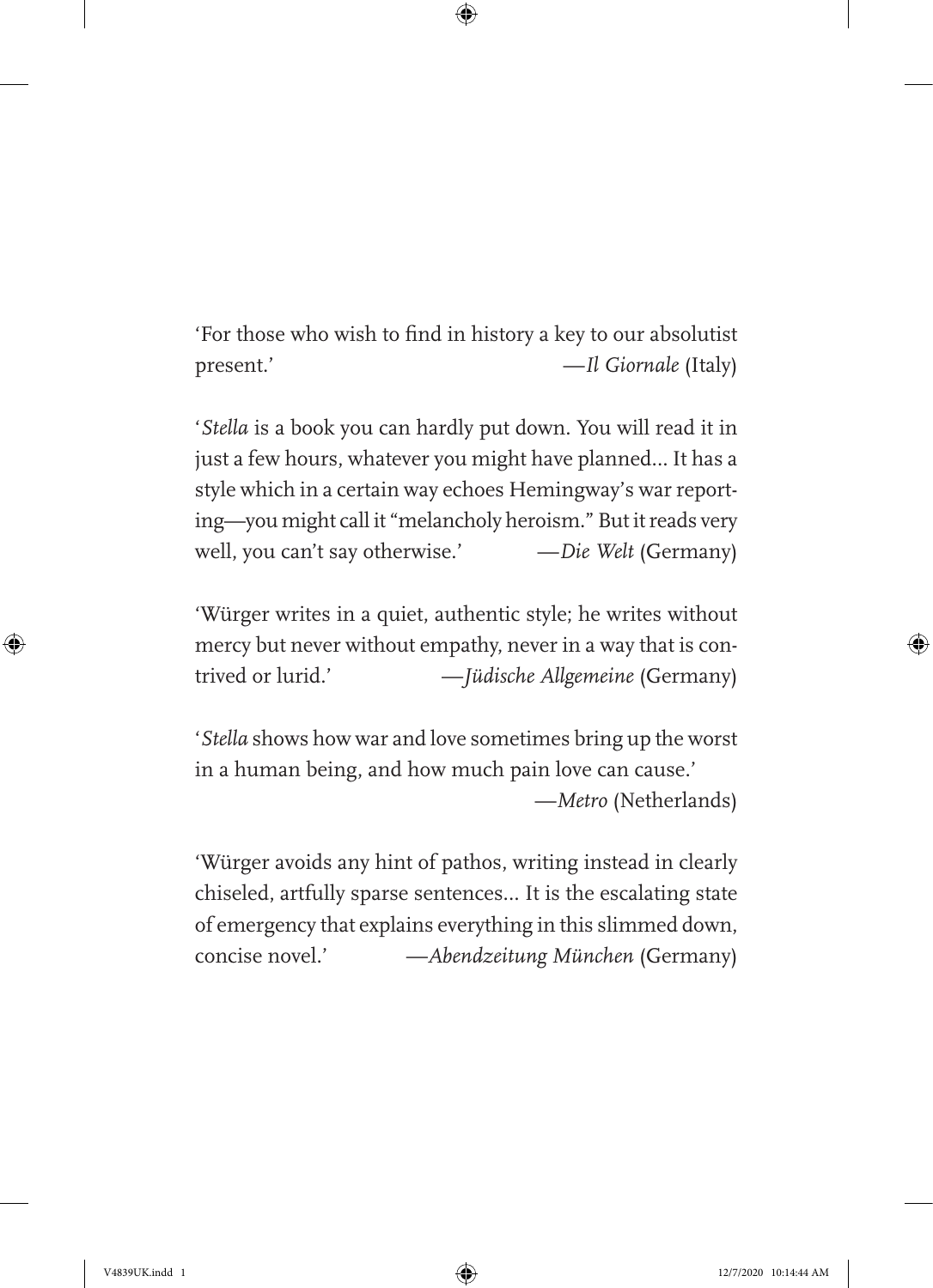**Takis Würger** is a reporter working for the German news magazine Der Spiegel. Named one of Medium's 'Top 30 Journalists under 30,' alongside other accolades, Würger's work as a journalist has taken him to Afghanistan, Libya, Mexico and Ukraine. His first novel, *The Club*, won the lit.Cologne debut prize in Germany.

 $\bigoplus$ 

**Liesl Schillinger** is a literary critic, writer and translator, and teaches journalism and criticism. She has translated novels by Alexandre Dumas fils, Nataša Dragnić, Inès Cagnati and Lorenza Pieri, and is the author of *Wordbirds: An Irreverent Lexicon for the 21st Century*. In 2017, she was named a Chevalier of the Order of Arts and Letters of France.

⊕

↔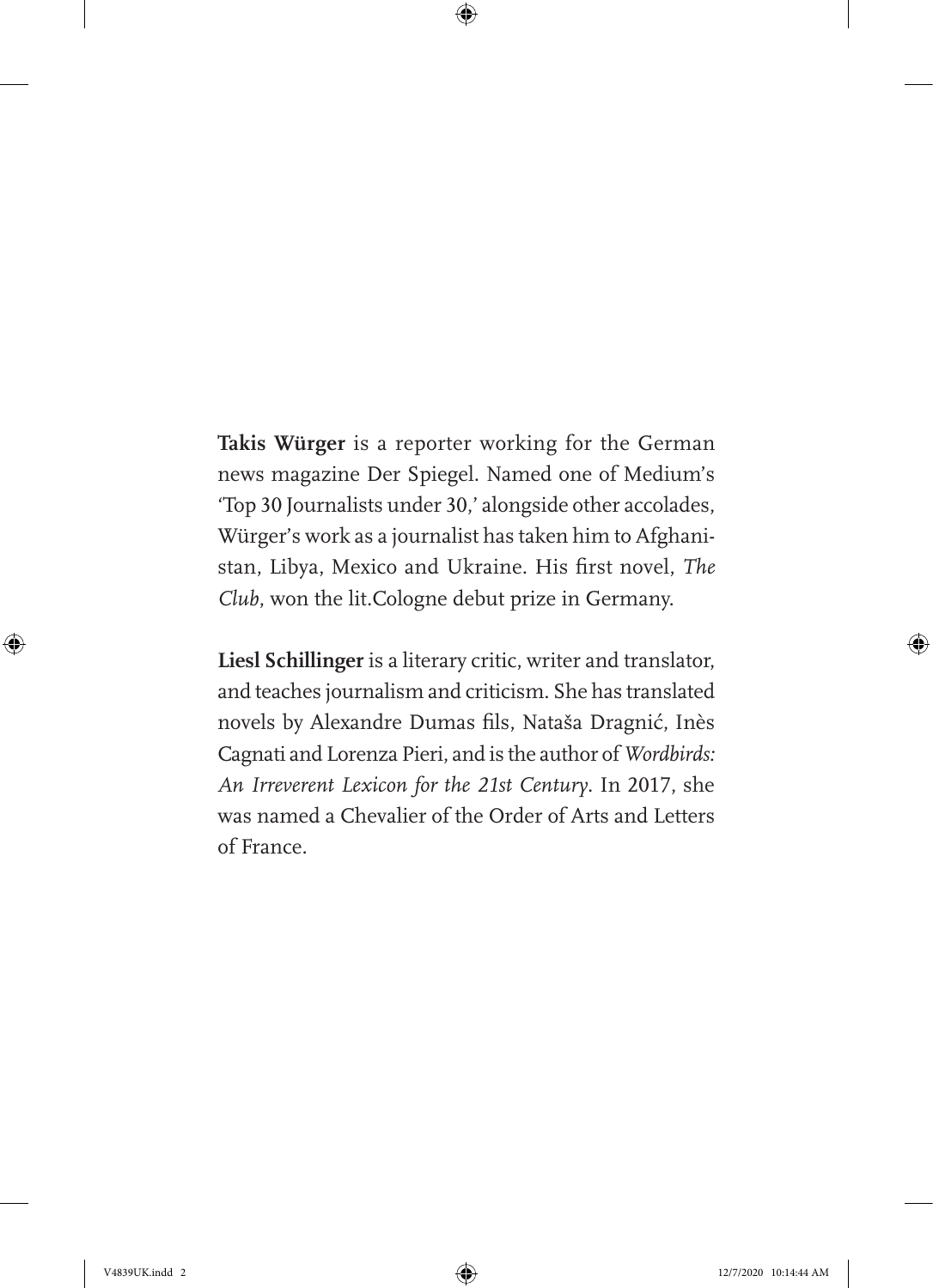# *Stella*

 $\bigoplus$ 

 $\bigoplus$ 

 $\bigoplus$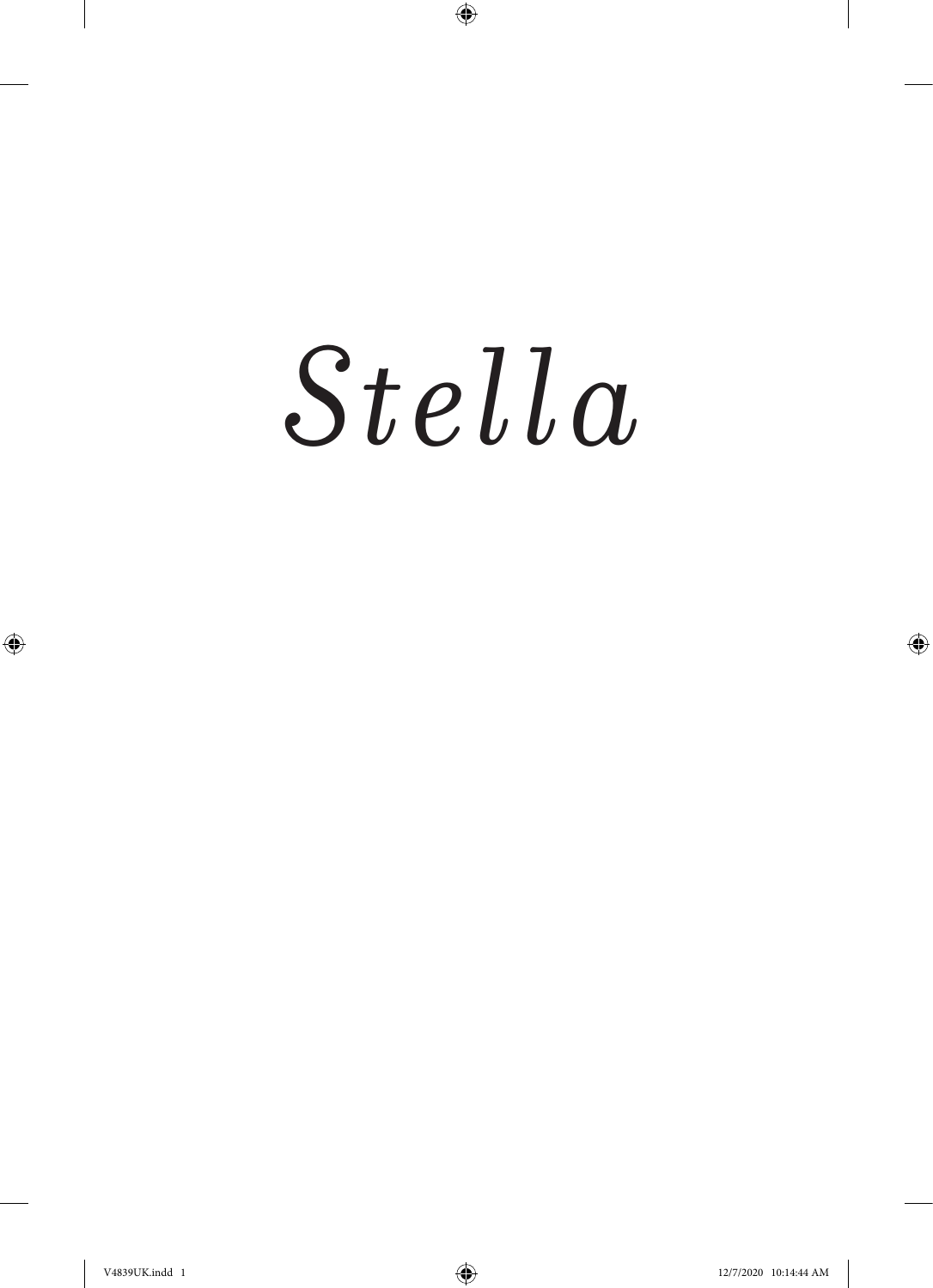$\bigoplus$ 

Also by Takis Würger

*The Club*

 $\overline{\phantom{a}}$ 

 $\bigoplus$ 

 $\frac{1}{2}$ 

 $\bigoplus$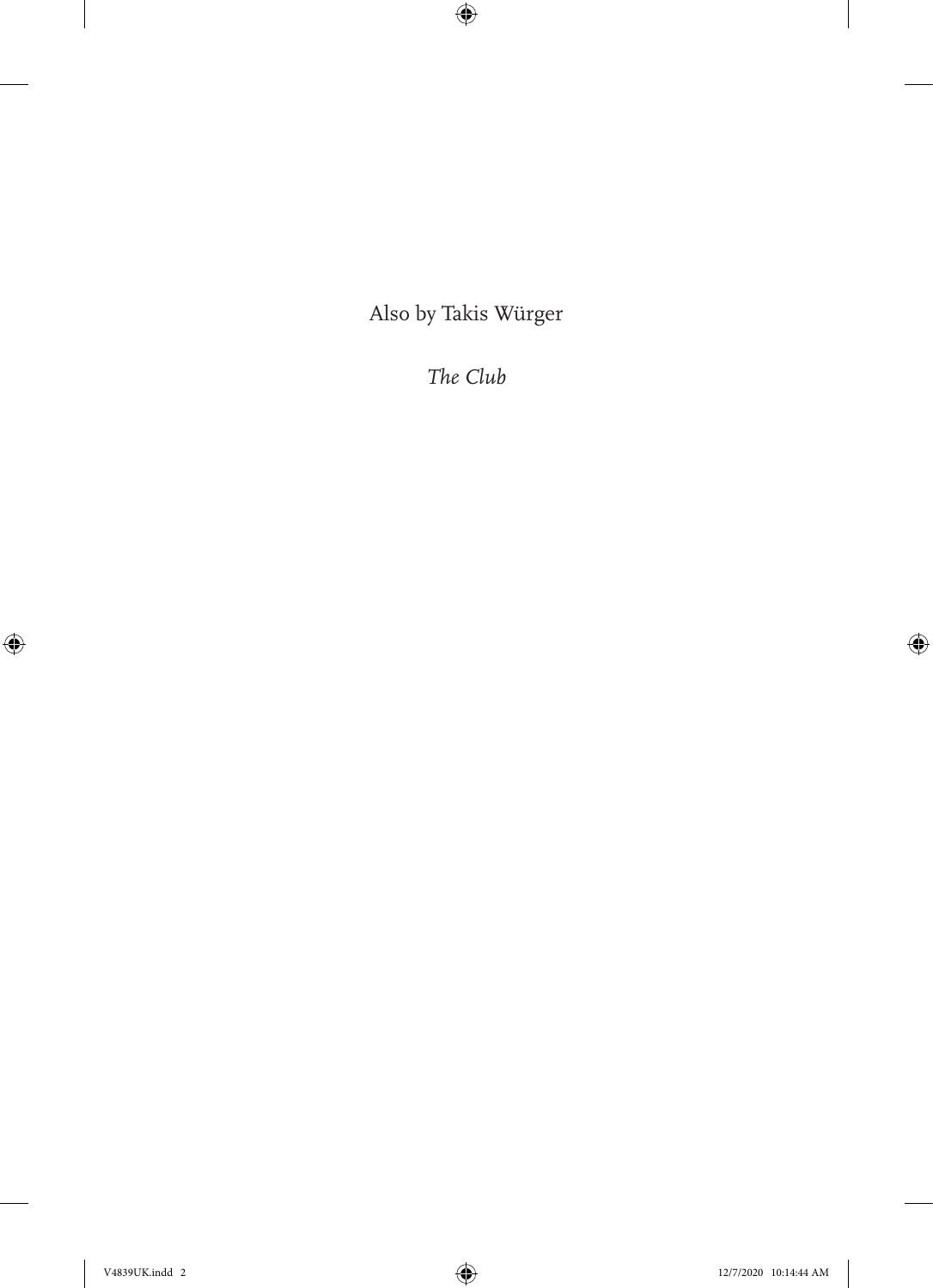# *Stella*

 $\bigoplus$ 

### TAKIS WÜRGER

Translated from the German by Liesl Schillinger



Grove Press UK

⊕

V4839UK.indd 3 12/7/2020 10:14:44 AM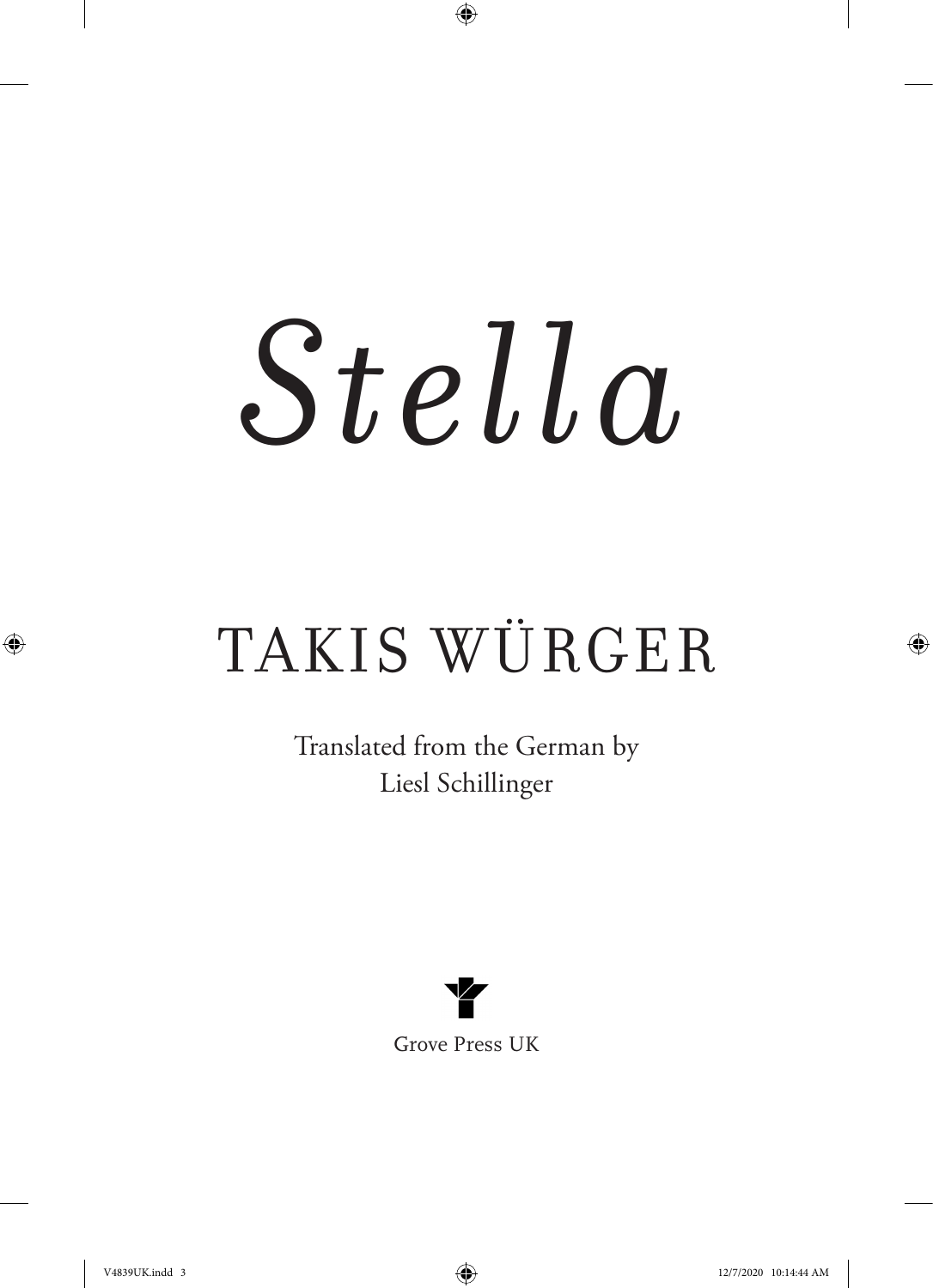First published in the United States of America in 2021 by Grove Atlantic First published in Great Britain in 2021 by Grove Press UK, an imprint of Grove Atlantic First published in the German language in 2019 by Carl Hanser Verlag

⊕

Copyright © Carl Hanser Verlag GmbH & Co. KG, Munich English translation © 2021 by Liesl Schillinger

The moral right of Takis Würger to be identified as the author of this work has been asserted by him in accordance with the Copyright, Designs and Patents Act of 1988.

All rights reserved. No part of this publication may be reproduced, stored in a retrieval system, or transmitted in any form or by any means, electronic, mechanical, photocopying, recording, or otherwise, without the prior permission of both the copyright owner and the above publisher of the book.

For lyric permission details, see Acknowledgments.

Parts of this story are true. The text in italics contains excerpts from testimony used in a court trial held in Berlin. The original documents are located in the Berlin State Archive.

1 3 5 7 9 8 6 4 2

A CIP record for this book is available from the British Library.

Trade paperback ISBN 978 1 61185 449 7 E-book ISBN 978 1 61185 890 7

Printed in Great Britain

Grove Press UK Ormond House 26–27 Boswell Street London WC1N 3JZ

www.groveatlantic.com

⊕

↔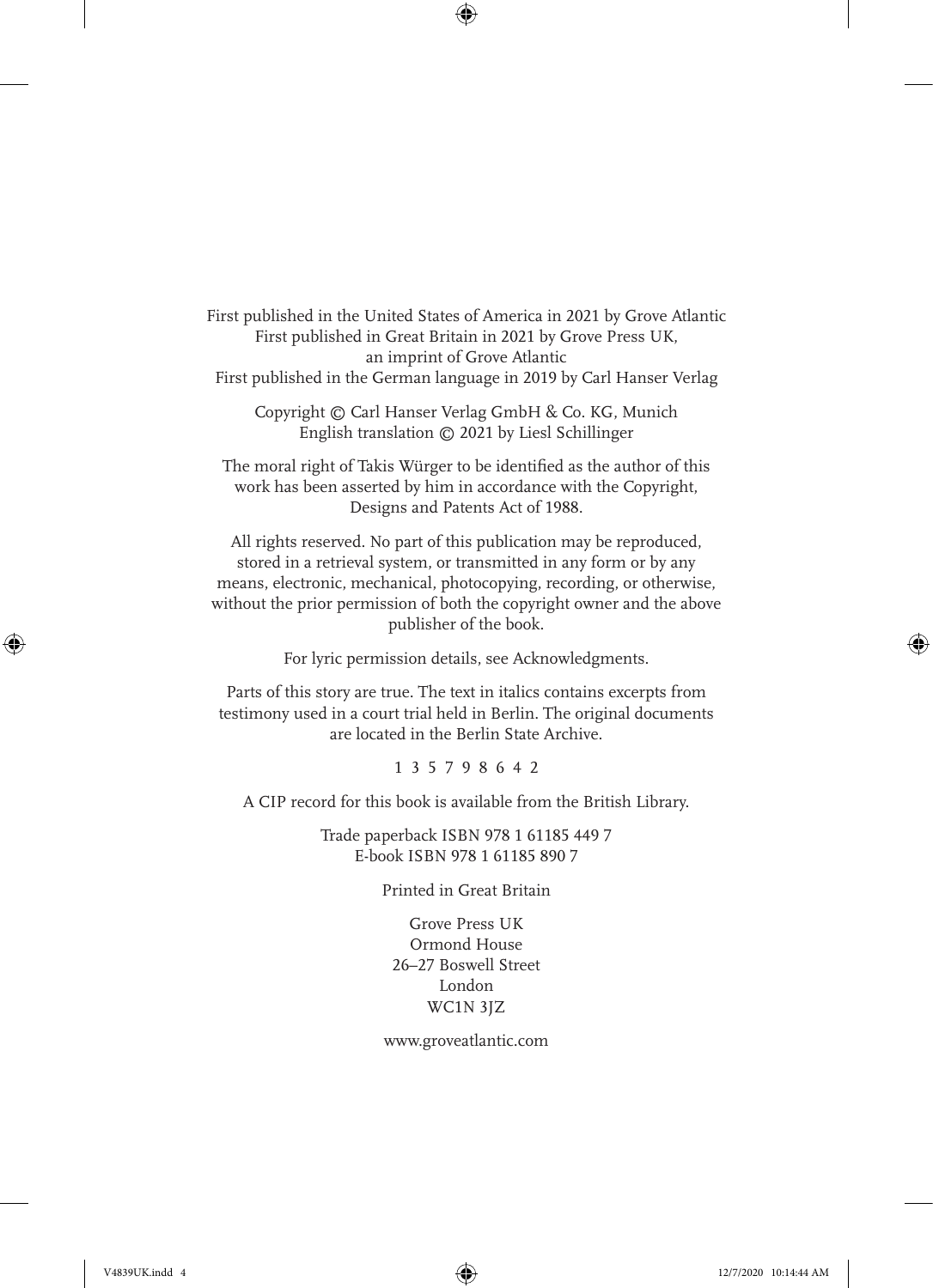*For my great-grandfather Willi Waga, who was gassed in 1941 as part of the involuntary euthanasia program Aktion T4*

 $\bigoplus$ 

 $\bigoplus$ 

 $\bigoplus$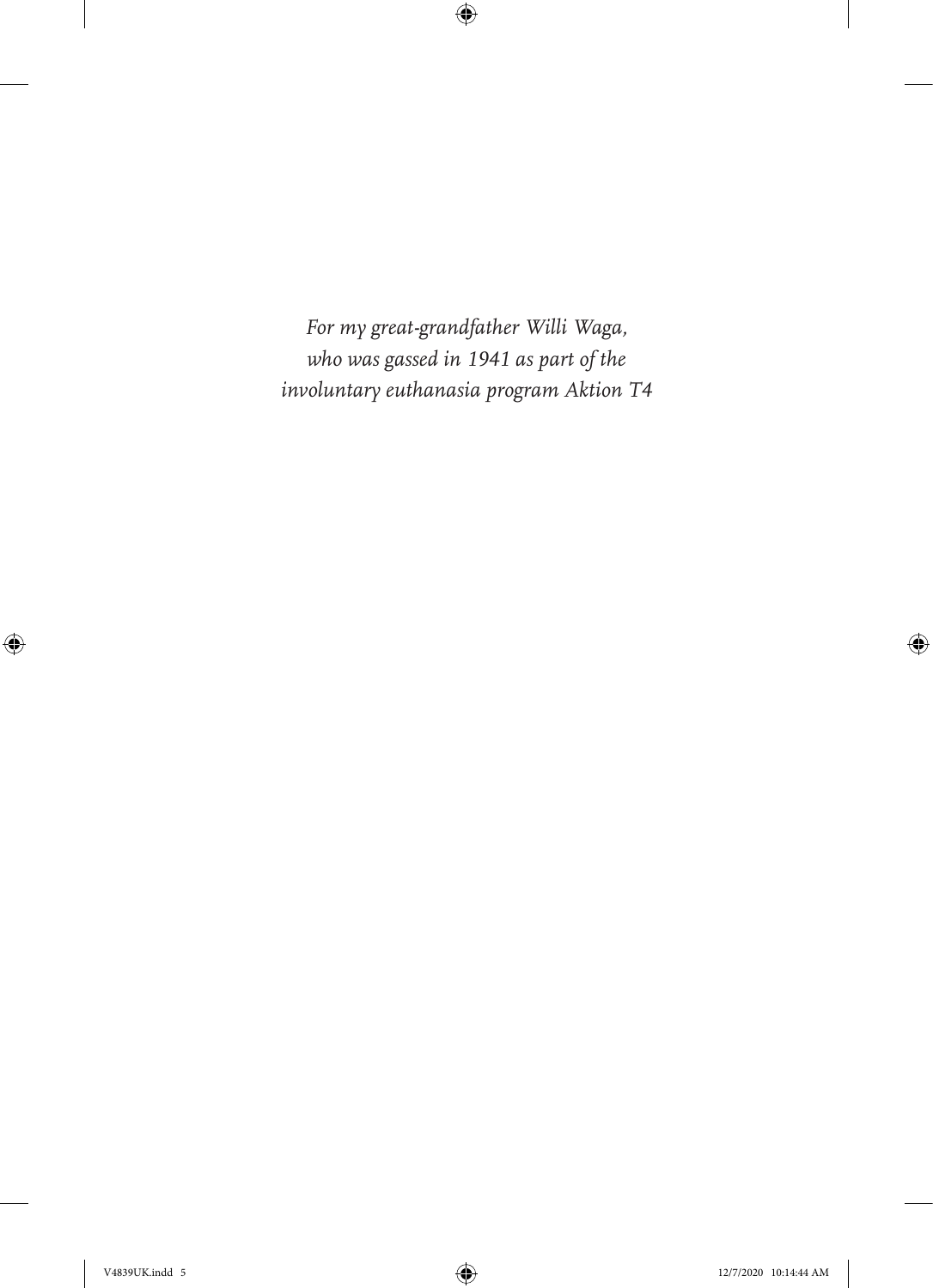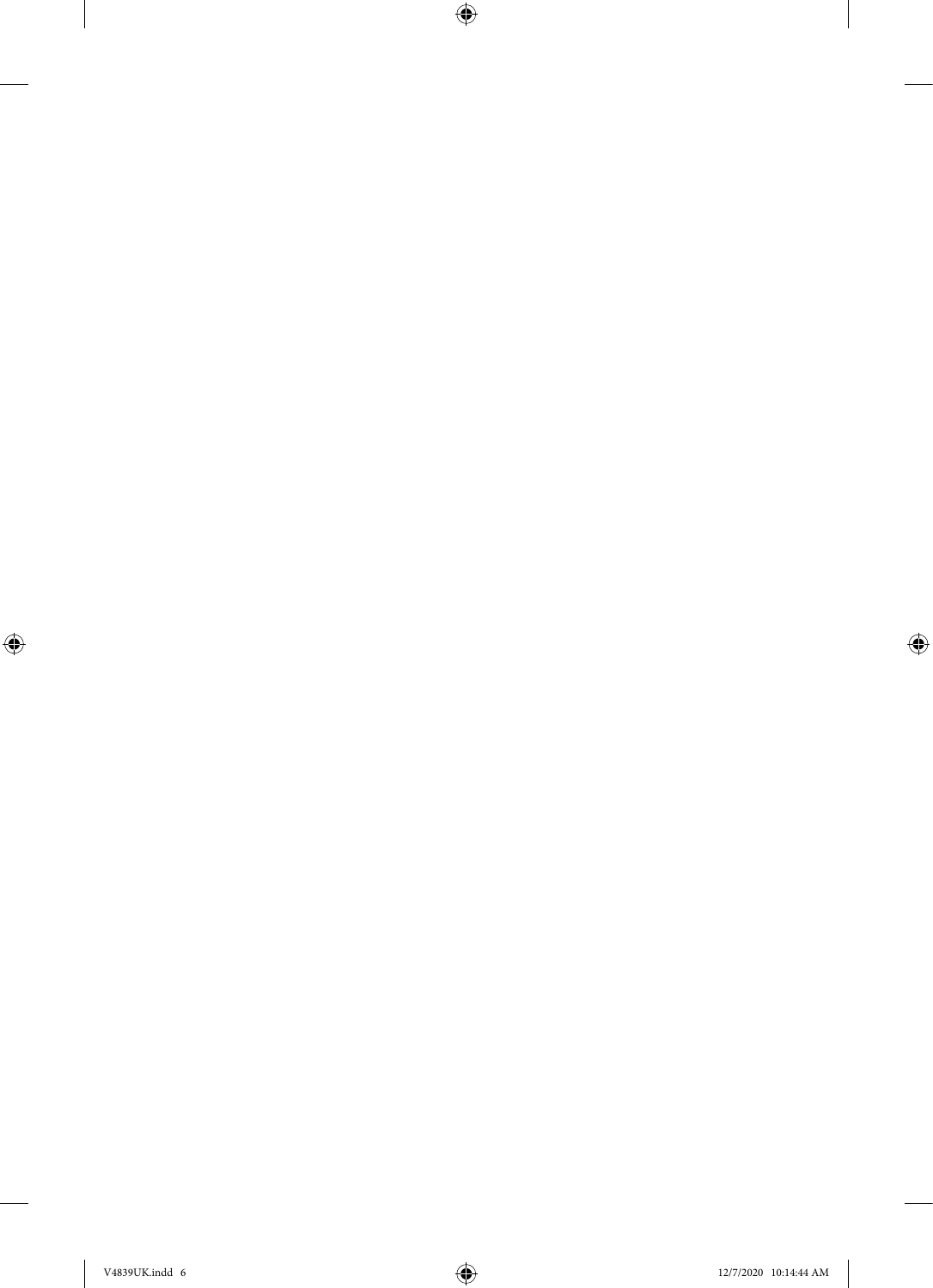# *Stella*

 $\bigoplus$ 

 $\bigoplus$ 

 $\bigoplus$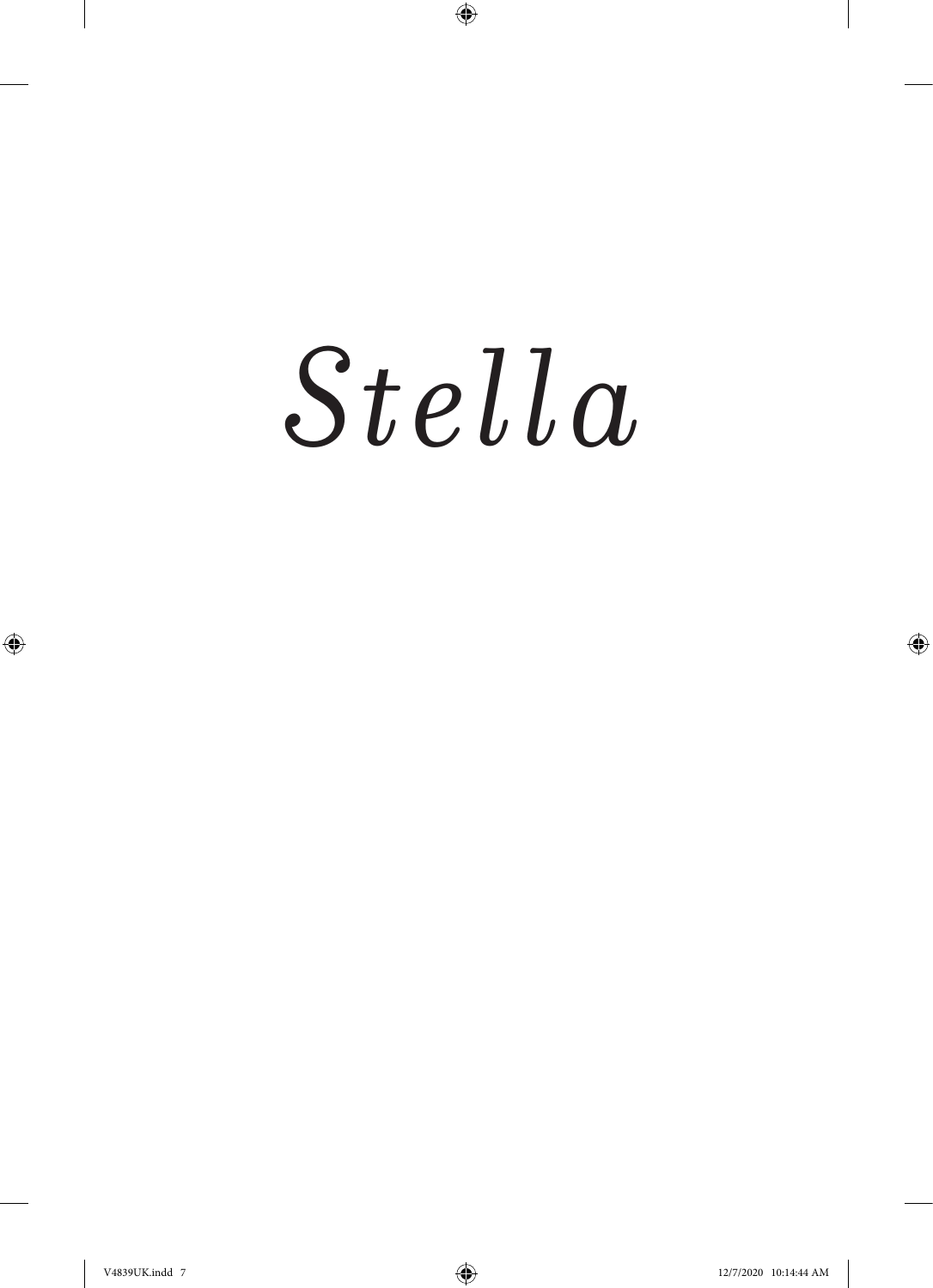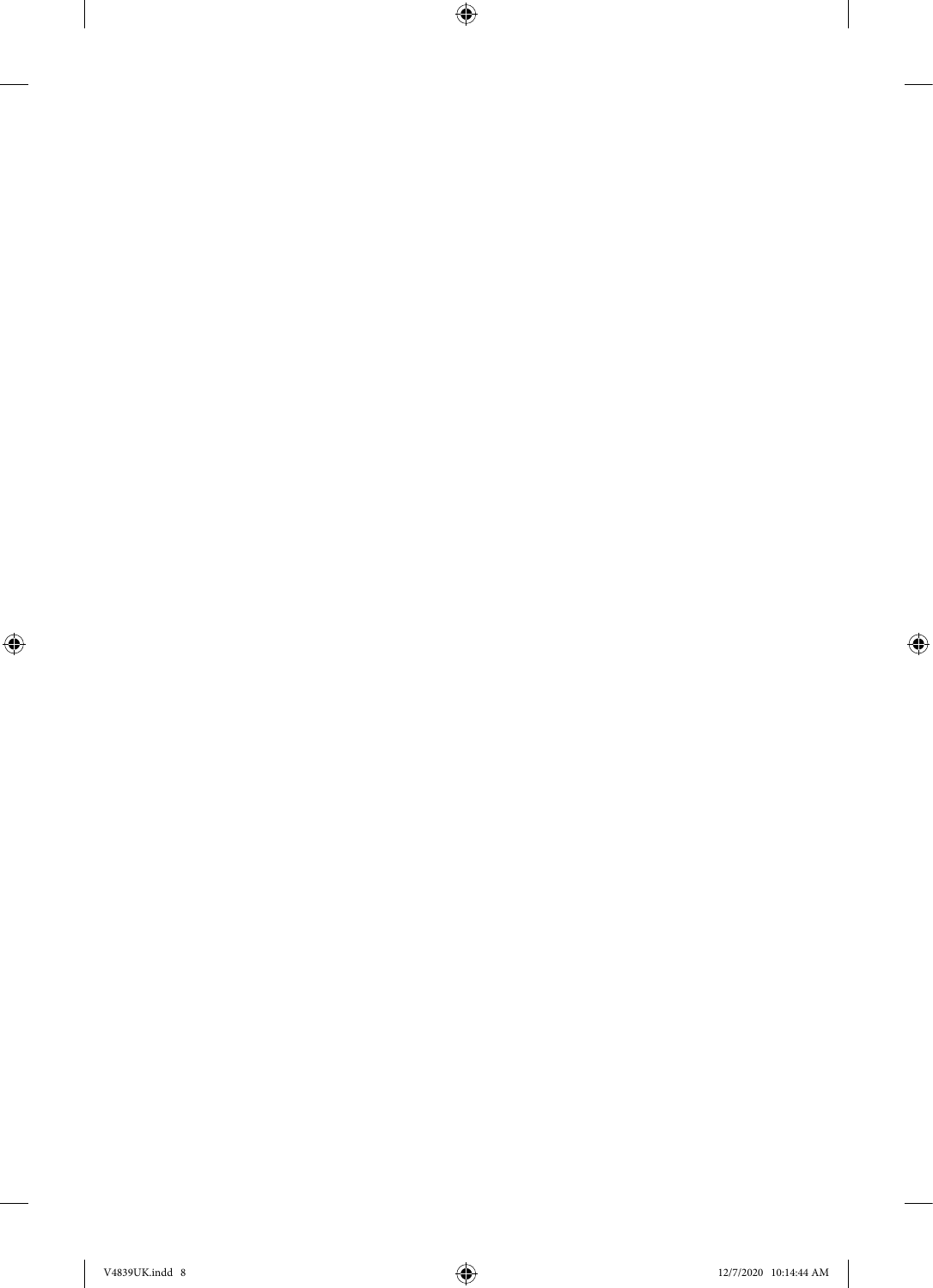In 1922, a judge sentenced Adolf Hitler to three months in<br>prison for disturbing the peace, an English archaeologist In 1922, a judge sentenced Adolf Hitler to three months in discovered Tutankhamen's tomb, James Joyce published the novel *Ulysses*, Russia's Communist Party elected Joseph Stalin general secretary, and I was born.

 $\bigoplus$ 

I grew up in a villa on the outskirts of Choulex, near Geneva, with cedars in front. We had thirty acres of land and linen curtains in the windows. In the cellar there was a strip where I learned to fence. In the attic, I learned to identify cadmium red and Naples yellow by their scent and to know what it felt like to be hit with a woven rattan rug beater.

In my part of the world, you answered the question of who you were by giving your parents' names. I could say that Father was the third generation to run a factory that imported velvet from Italy. I could say that Mother was the daughter of a major German landowner who lost his fortune because he drank too much Armagnac. All schnappsed up, Mother would say, which didn't lessen her pride. She liked to talk about how the entire leadership of the Black Reichswehr came to his funeral.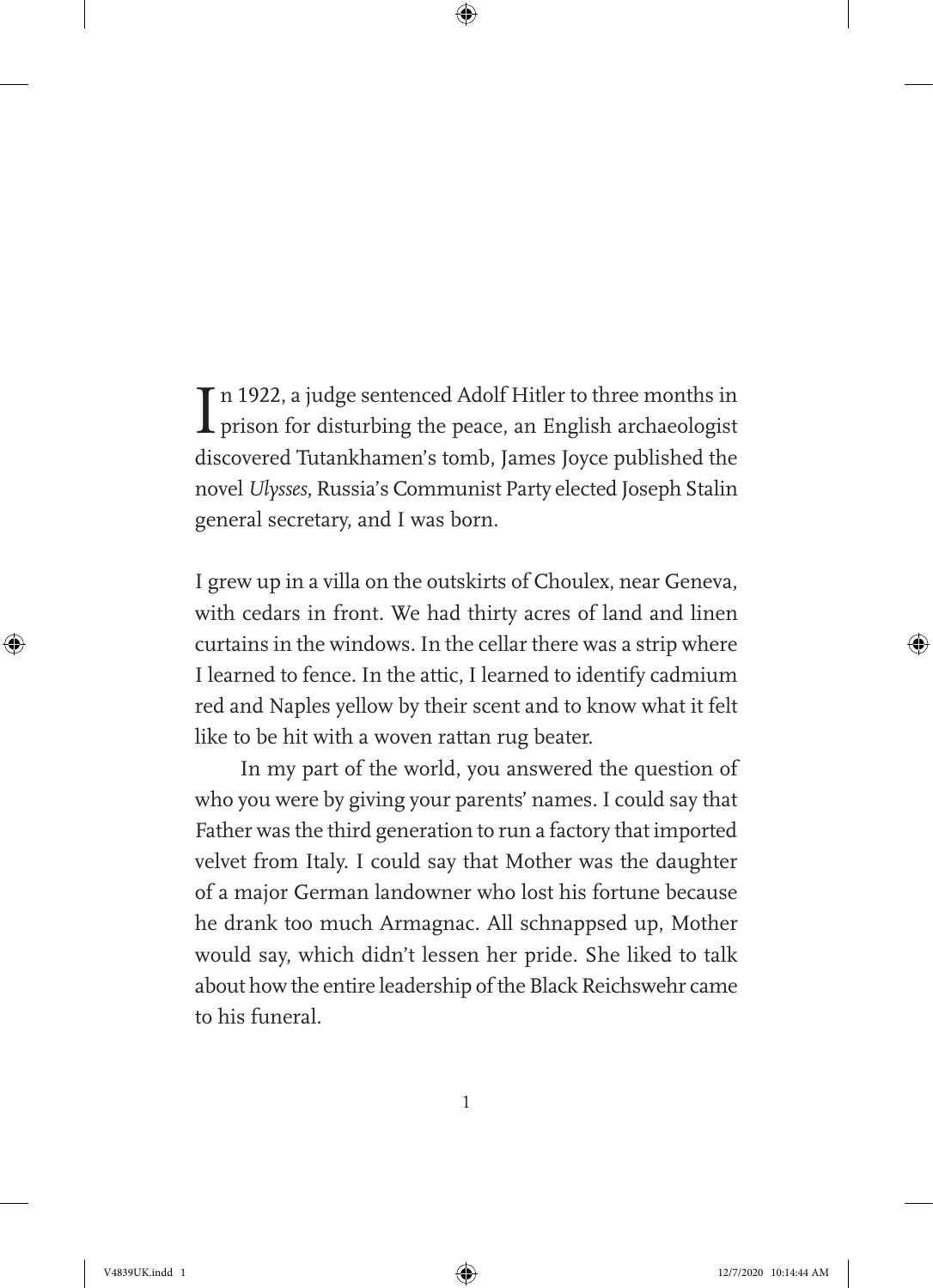$\textcircled{\scriptsize{+}}$ 

At night, Mother sang lullabies about shooting stars, and when Father was traveling and Mother was drinking to ward off loneliness, she would push the dining room table against the wall, put on a record, and dance Viennese waltzes with me; I had to stretch my arm high to put my hand on her shoulder. She said I would learn how to lead well one day. I knew she was lying.

She said I was the handsomest boy in Germany, though we didn't live in Germany. Sometimes she let me comb her hair with a buffalo horn comb Father had given her; she said her hair should be like silk. She made me promise that when I was a grown man with a wife, I would comb my wife's hair. I observed Mother in the mirror, how she sat before me with her eyes closed, how her hair shimmered. I promised.

When she came to my room to bid me good night, she laid both her hands on my cheeks. When we went for walks, she held my hand. When we went hiking up in the mountains and she drank seven or eight shots up at the peak, I was happy that I could support her on the way back down.

Mother was an artist—she painted. Two of her paintings hung in our hall, oil on canvas. A large still life of tulips and grapes. And a small painting, a rear view of a girl who held her arms crossed at the base of her spine. I looked at that painting a long time. Once I tried to cross my fingers like the girl in the picture. I couldn't make it work. My mother had painted the wrists in an unnatural position that would have broken the bones of any real person.

↔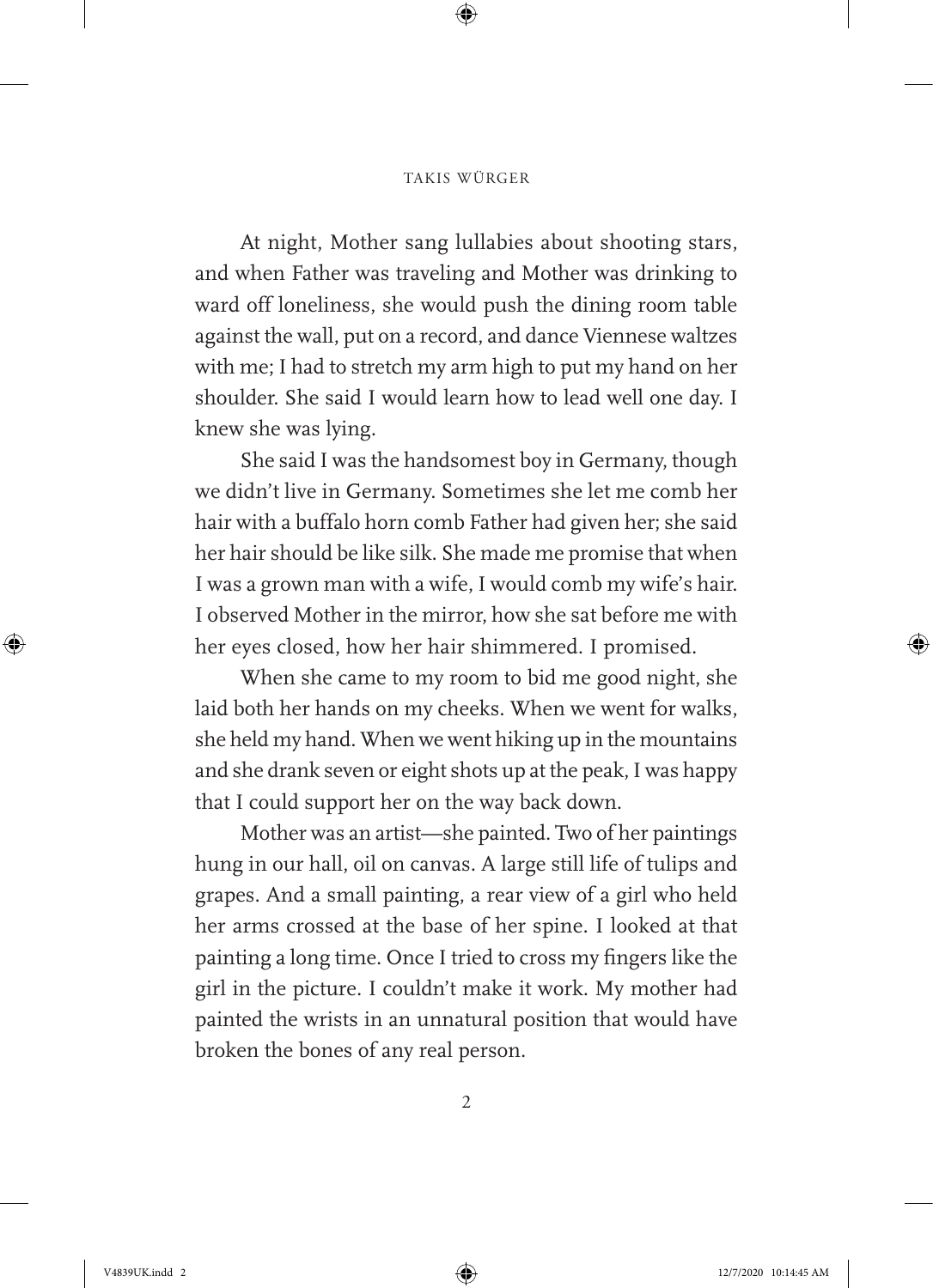$\bigoplus$ 

Mother often spoke about what a great painter I would become and seldom about her own art. Late in the evening, she would talk about how easy painting had been for her in her youth. When she was a girl, she had applied to the painting school of the art academy in Vienna and failed the charcoal drawing test. Maybe another reason she was rejected was that, back then, hardly any women were permitted to study at academies. I knew I wasn't allowed to ask about that.

When I was born, Mother decided that I would attend the art academy in Vienna in her place, or at least the Academy of Fine Arts in Munich.

Definitely, I was to avoid having anything to do with the Feige-Strassburger art school in Berlin or the Röver school in Hamburg, which were thick with Jews, she said.

Mother showed me how to hold a paintbrush and how to mix oil paints. I took pains to do it right because I wanted to make her happy, and I studied further when I was alone. We drove to Paris, looked at Cézanne's pictures in the Musée de l'Orangerie, and Mother said that when anyone painted an apple, it should look like one of Cézanne's. I was allowed to prime Mother's canvases, went hand in hand with her through museums, and tried to take note of everything when she praised the depth of color in one painting and criticized the perspective of another. I never saw her paint.

In the year 1929, the stock market in New York collapsed, the Nazi Party won five of ninety-six seats in the state elections in

 $\bigoplus$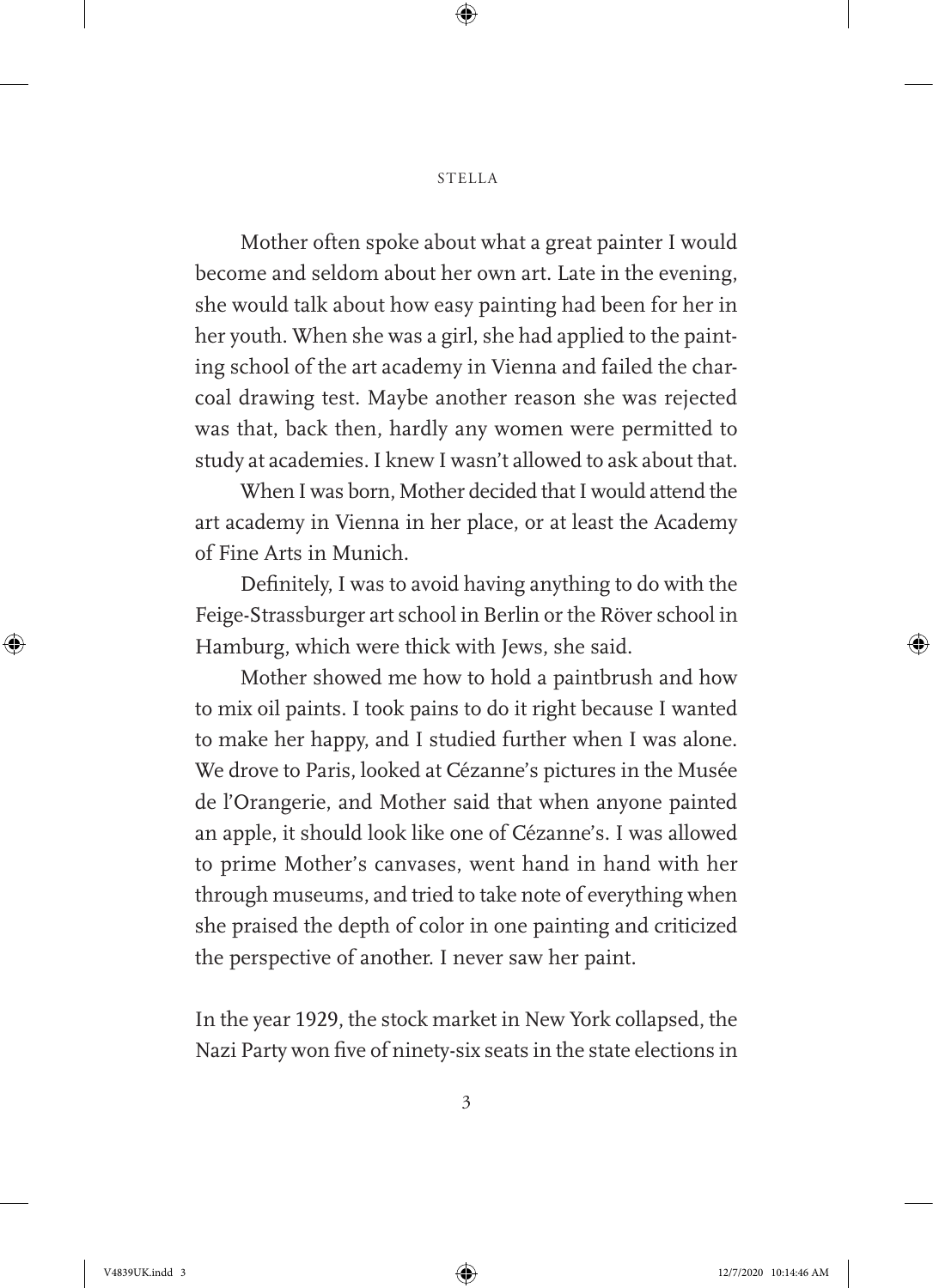$\bigoplus$ 

Saxony, and, shortly before Christmas, a horse-drawn sleigh drove into my hometown.

It slid on runners across the snow. A stranger sat in the driver's seat in a floor-length dark green loden coat. Father would never be able to find him later, despite all the assistance the police offered. It remained unclear why the man was transporting an anvil horn with him up on the driver's seat.

About a dozen of us boys were in the church square, throwing snowballs at the metal weather vane on top of the tower. I don't know who was the first to throw one at the coachman. The snowballs crossed in flight and splattered on the wood walls of the sleigh. One snowball hit the man on the temple; I thought it was mine. I hoped the other boys would like me for it. The man didn't flinch.

He reined in his pony. He took his time about it, stepped down from his perch, whispered in the animal's ear, and went up to us. As he stood before us, snowmelt dripped into his collar.

We were young; we didn't run away. Fear was something I had yet to learn. The coachman carried something short, forged, and dark in his hand.

He spoke Urner German, I think, a dialect you rarely heard in my area.

"Who threw that?" he asked softly, looking at us. I heard the snow crunch under the soles of my shoes; it was frozen over and glittered. The air smelled of wet wool.

⊕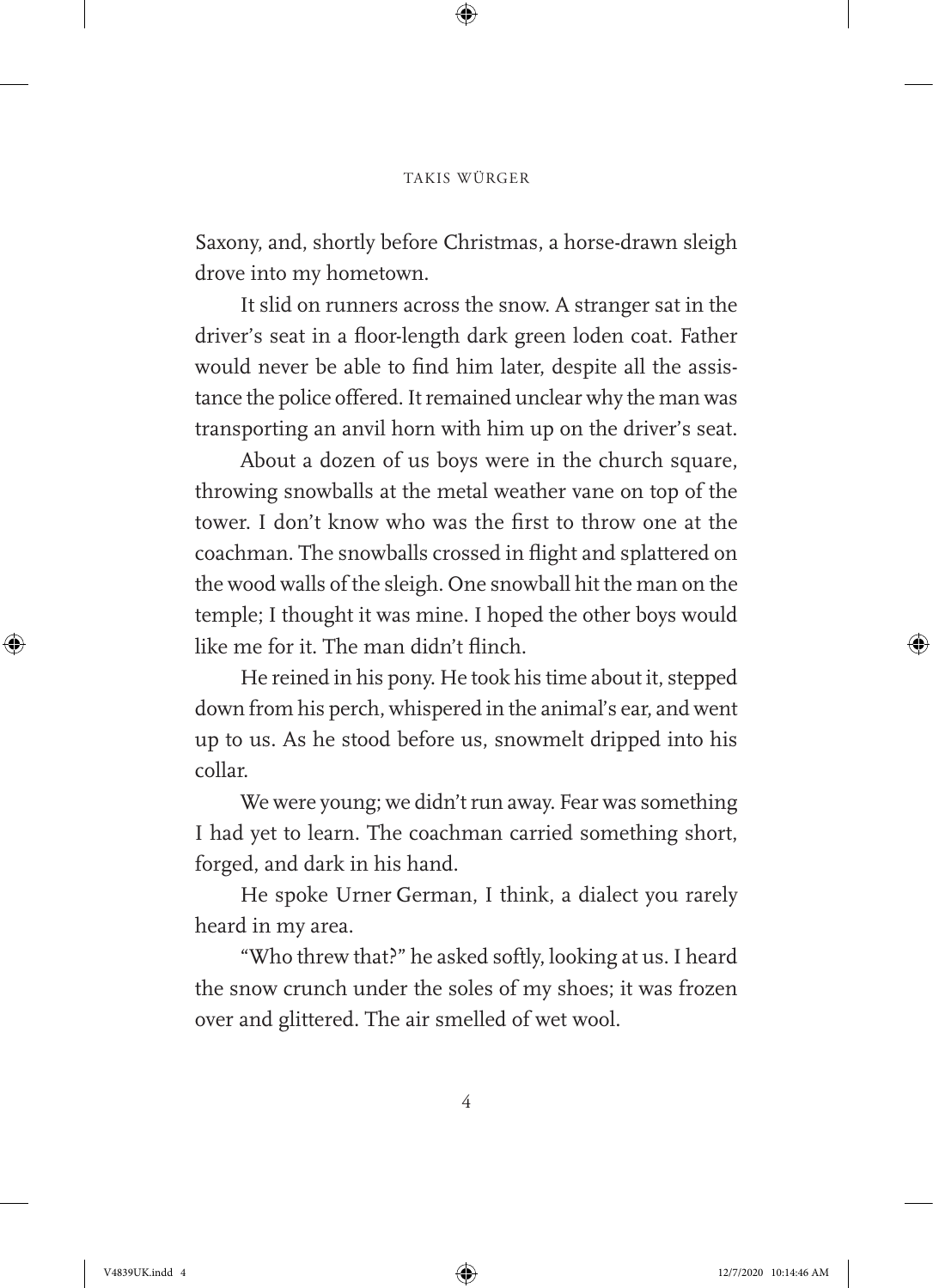$\bigoplus$ 

Father had told me that telling the truth was a sign of love. Truth was a gift. Back then I was sure that was right.

I was a child. I liked gifts. What love was, I didn't know. I stepped forward.

"Me."

The point of the anvil horn entered my right cheek, cut through to the jaw, and split my face open to the corner of my mouth. I lost two back teeth and half an incisor. I have no memory of this. My memory returns at the moment when I looked into Mother's gray eyes. She was sitting beside my hospital bed and drinking tea with corn liquor in it, which she poured from a flask. Father was traveling.

"I'm so glad that nothing happened to your painting hand," Mother said. She stroked my fingers.

My cheek was held together with stitches soaked in carbolic acid. The wound was inflamed. In the coming weeks, I lived off chicken broth that our cook prepared each day. At first, the broth oozed through the sutures.

The medicine made me groggy. The first time I looked into a mirror, I realized that, because of the coachman's blow, I had lost the ability to see colors.

Many people can't tell the difference between red and green, but I had lost all the colors. Crimson, emerald, violet, purple, azure, blond . . . all of them were nothing for me but names for different shades of gray. The doctors would speak

⊕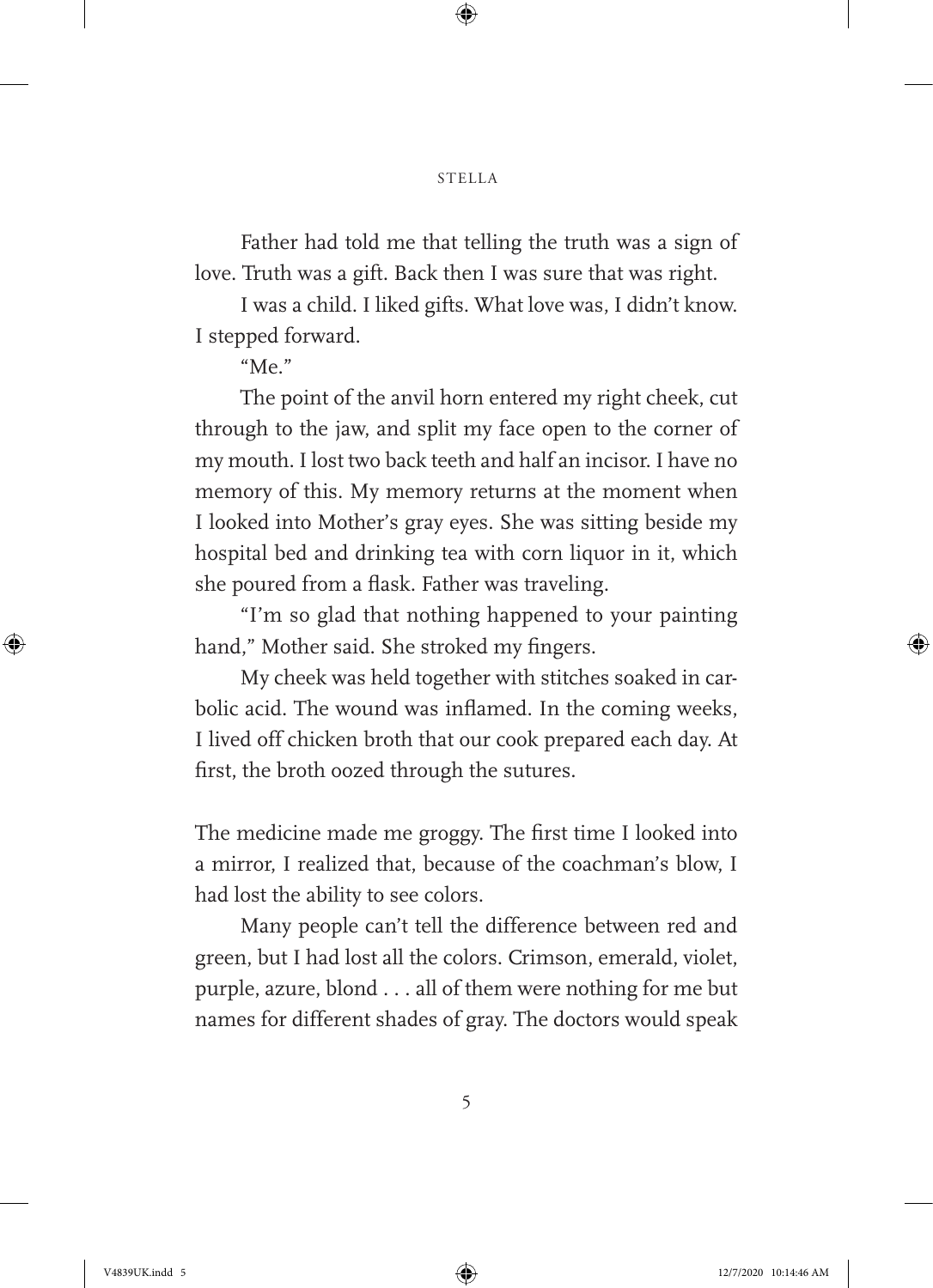$\bigoplus$ 

of cerebral achromatopsia, of a color sense disruption that sometimes occurs to old people after a stroke.

You'll grow out of it, they said.

Mother put a sketchpad on my lap and brought me a box of paints. She had gotten them from Zurich so we could begin instruction in the hospital.

"The colors are gone," I said. I knew how important painting was to her.

Mother crooked her head, as if she hadn't heard me.

"Mama, forgive me."

She called for a doctor. I had to look at a couple of pictures and have liquid poured into my eyes.

The doctor explained to Mother that this happens sometimes, it wasn't such a terrible thing; after all, when you went to the cinema the films were always in black and white.

"Forgive me, Mama," I said, "please forgive me. Mama?"

The doctor said it was a miracle that my facial nerves had remained intact. If they had been damaged, my speech would have been impaired, and saliva would have dripped from my mouth. The doctor said something about what a lucky boy I was. Mother just sat there, taking big swigs of her drink.

Mother sent a telegram to Father in Genoa. He drove all night.

"It's my fault," I said.

"There's no blame here," he said.

He stayed in the hospital and slept on a metal cot beside me.

⊕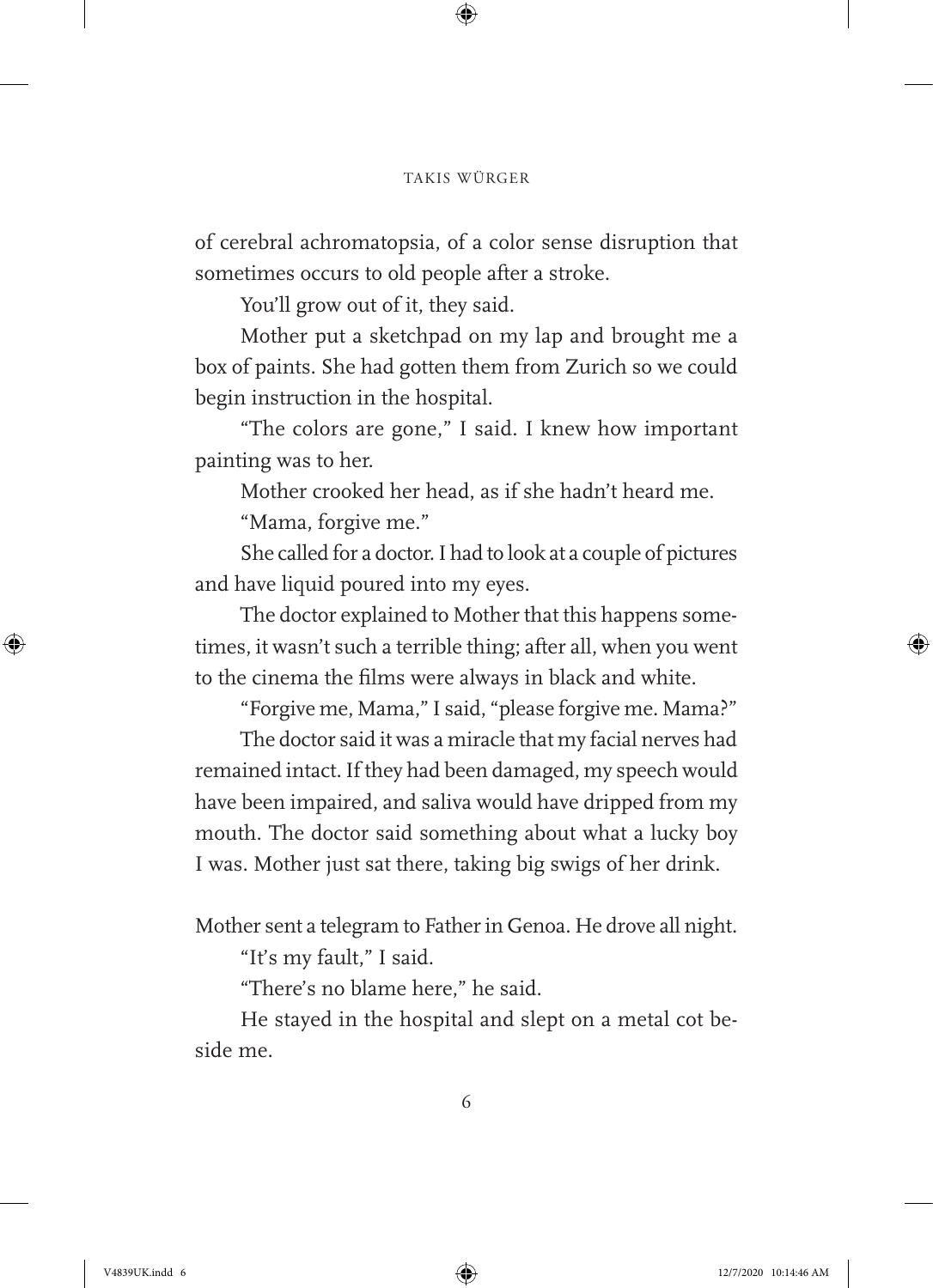$\bigoplus$ 

Mother said, "What will people think?" Father said, "Why should we worry about that?"

When the wound throbbed, he told me stories he had heard on his journeys to the silk dealers of Peshawar. Father gave me an old metal box from Haifa, etched with a rose pattern, which he said would make your wishes come true if you stroked the top of the casing three times counterclockwise. The lid stuck. Mother said if the box didn't disappear, she was leaving.

Mother hardly touched me at all. When I reached for her hand while we walked, she flinched. When she wished me good night, she stood in the doorway and looked out the window, though it was dark outside. Soon Father left again for his travels.

After I was hurt, Mother would drink so much that she would lie down on the dining room floor, and the cook and I would have to carry her to her bedroom.

Some nights Mother climbed alone into the Alpine meadows. Sometimes she would spend two days in a row shut up with her canvases. I was eight years old and didn't know if it was because of me.

My favorite place was the lake behind the Minorite monastery. On one side it was bordered by a mossy wall, on the other by a rock face.

At the lake I'd lie down among the reeds and smoke tobacco cigarettes, which I'd made from my father's cigars.

⊕

↔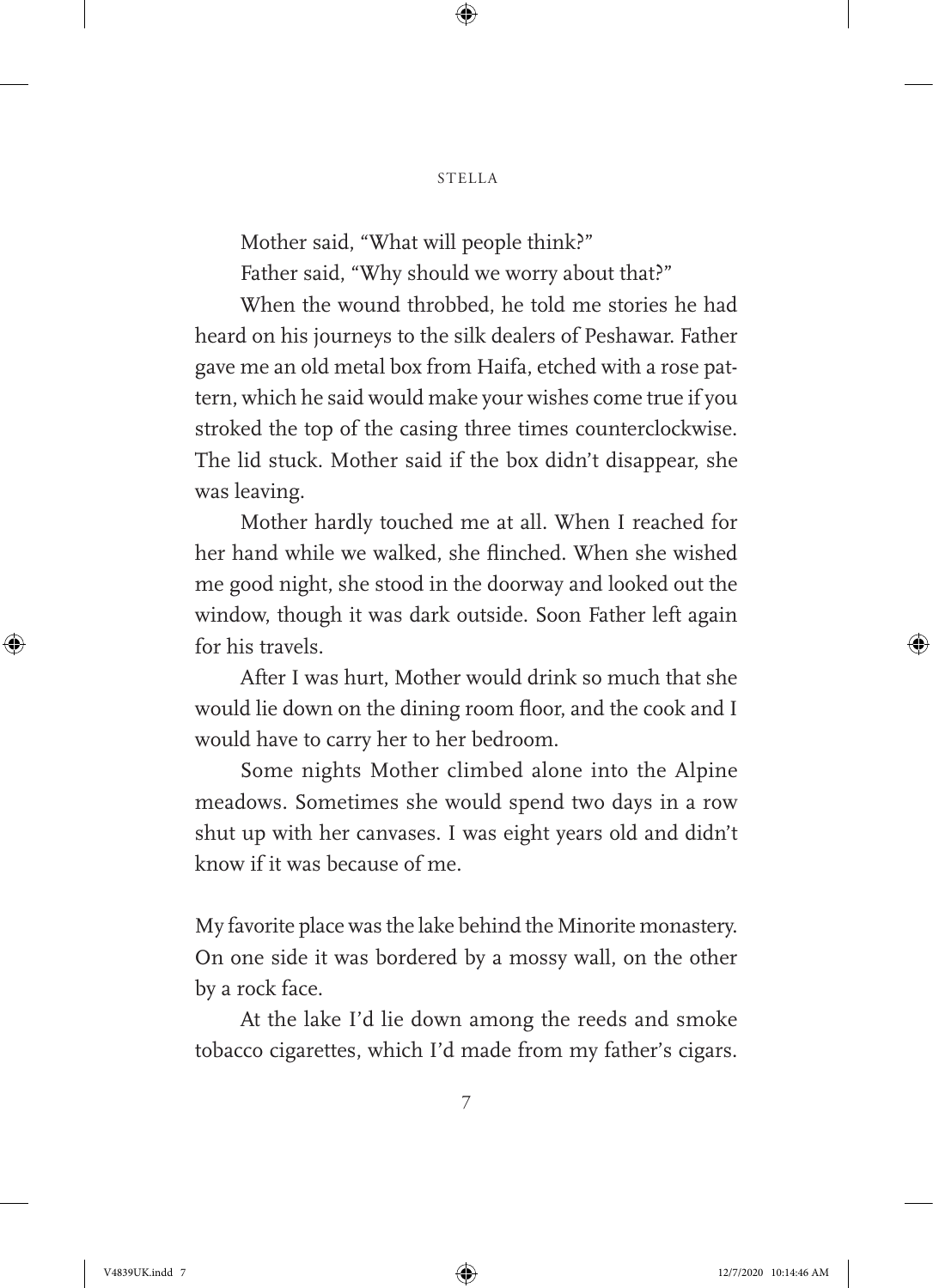$\bigoplus$ 

The cook showed me how to catch trout with the help of a stick, string, and bent nail. Later the cook would gut the fish and stuff it with chopped garlic and parsley, and then we would grill it over a fire on the riverbank and eat it while it was piping hot.

The cook showed me how to suck nectar from lilac blossoms.

I helped her braid the challah and carried milk cans from the dairy to our house. Sometimes we skimmed off the cream and shared it.

At a time when other boys were making friends and bringing them home, I couldn't, because Mother was there. Perhaps I got used to loneliness because I could not miss what I did not know.

Mother drank arak, which clouded when she infused it with ice water. I would pretend she was drinking milk. There was a jetty on the lake that creaked in the summer heat. Once I stood there in the fall, on the far edge, at dawn, and skimmed flat stones across the water. When the cook and Father had no time for me, and Mother drank away her days, I felt invisible.

I looked at the rock wall that edged the lake and asked myself why I had never seen anyone jump from it.

I grabbed the tall grass and the rock outcroppings and clambered up. From the top I could look at the lake bed and see how the algae swayed. I ran to the end of the rock and farther, into the air. The impact was hard on the leather soles of my shoes, and the cold water roared in my ears. When I came to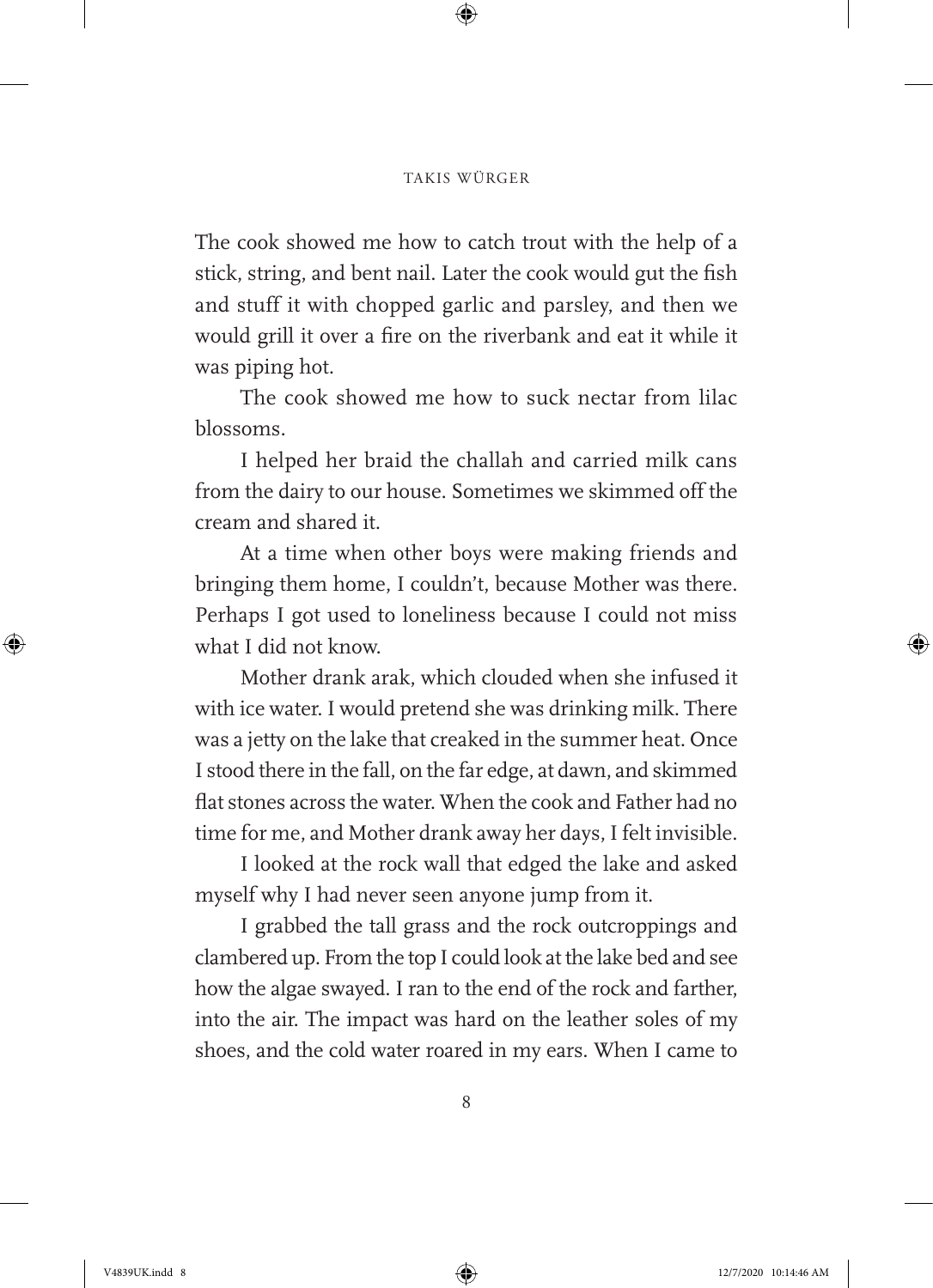$\bigoplus$ 

the surface, it was hard to breathe, but I had enough air left to let out a cry. I saw the waves that my impact on the water had left behind.

With dripping pant legs, I stepped onto the kitchen tiles. The cook was kneading dough and asked whose idea it had been. I didn't know what to say. Falling is something you can only do alone, I thought. I leaned against the warm oven. The cook rapped her hand, dusty with flour, on the tiles. She gave me a washcloth.

Father had them call for me that night. When he was home, he mostly sat in his library. He liked to read for hours on end: Russian novels, Eastern philosophy, haikus. I knew that Father and Mother did not love each other.

Between my fingers I twirled a flowering reed I had plucked from the riverbank.

"The priests say you jumped," said Father.

I nodded.

"Why?" he asked.

I kept silent.

"Do you know that silence is sometimes worse than lies?" he asked.

He sat me on the armrest of his reading chair.

We listened to the ticking of the clock.

"It felt good, Papa. Why does it feel so good to fall, Papa?"

He thought about it for a long time. Softly he began to hum a melody. After a couple minutes he came to a conclusion. "Because we are stupid creatures," he said.

⊕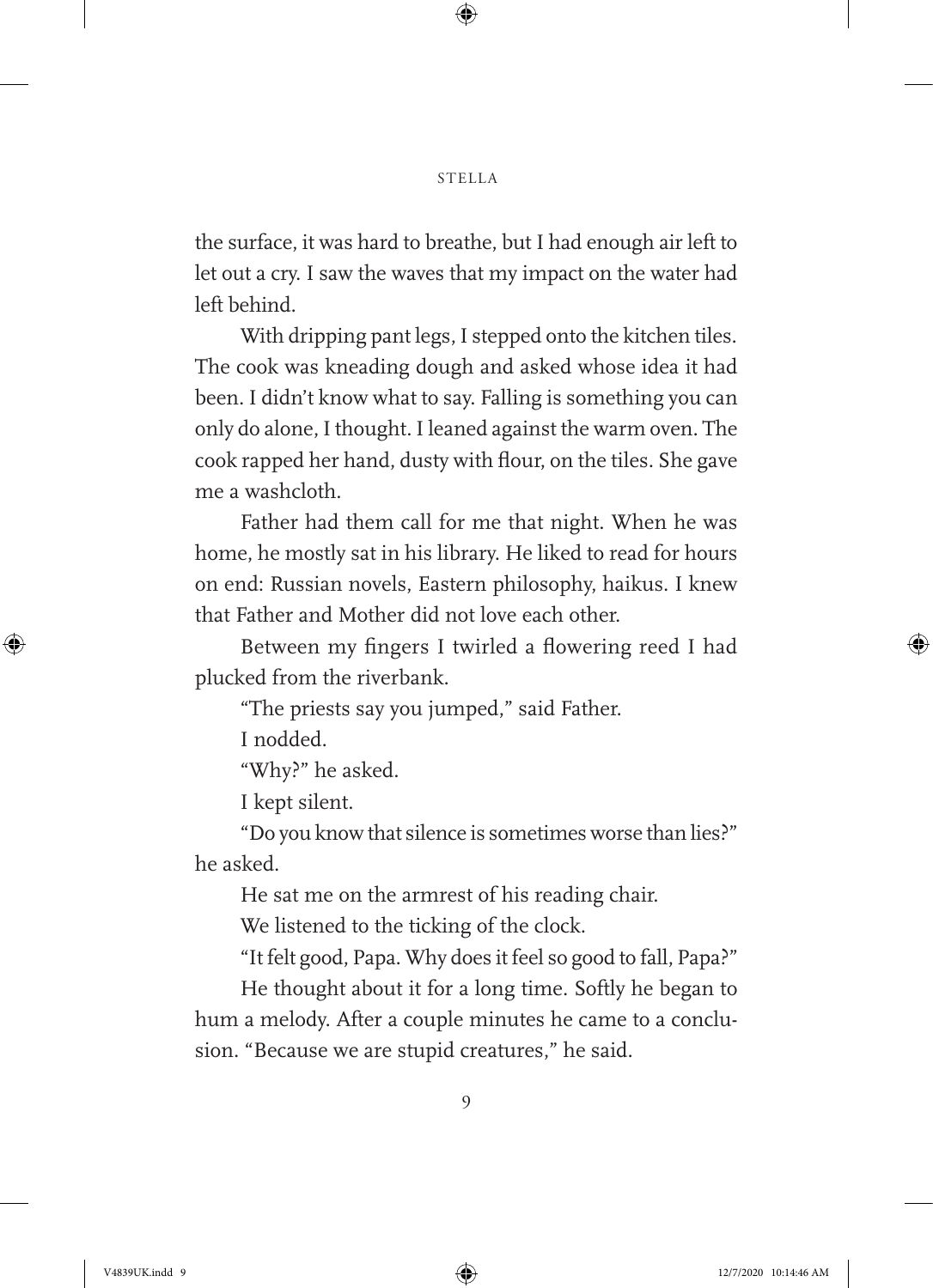$\bigoplus$ 

We both were silent together. He shook his head. His hands were heavy on my shoulders, and he smelled of his books.

"What's wrong, boy? I recognize that look."

"Is Mother all right?"

He took a deep breath. "She . . ." he said. He grimaced. "Your mother . . . everything is fine, be kind to her."

I understood what he meant and that it would be easier to keep silent. Keeping silent was my way of crying.

"We can handle it," Father said, laying a hand on my neck.

I nodded. He looked at me. I knew I would jump again if I had the chance.

When I think of home, I remember the sunflowers that grew behind the house all the way to the woods beyond the hill.

Our cook didn't like sunflowers, because they had no scent, she said. The sunflower tempts bees with its beauty, she said, but has no drops of nectar at its heart, only nasty seeds.

I walked into the fields to find the scent of the flowers, and among the flower heads I felt sure that the cook was wrong. On hot summer days, when the heat burned into the pollen, the sunflowers gave out a fragrance; it was subtle, but I could smell them. And once I had recognized their scent, I smelled it again when I left the window open when I went to sleep.

⊕

↔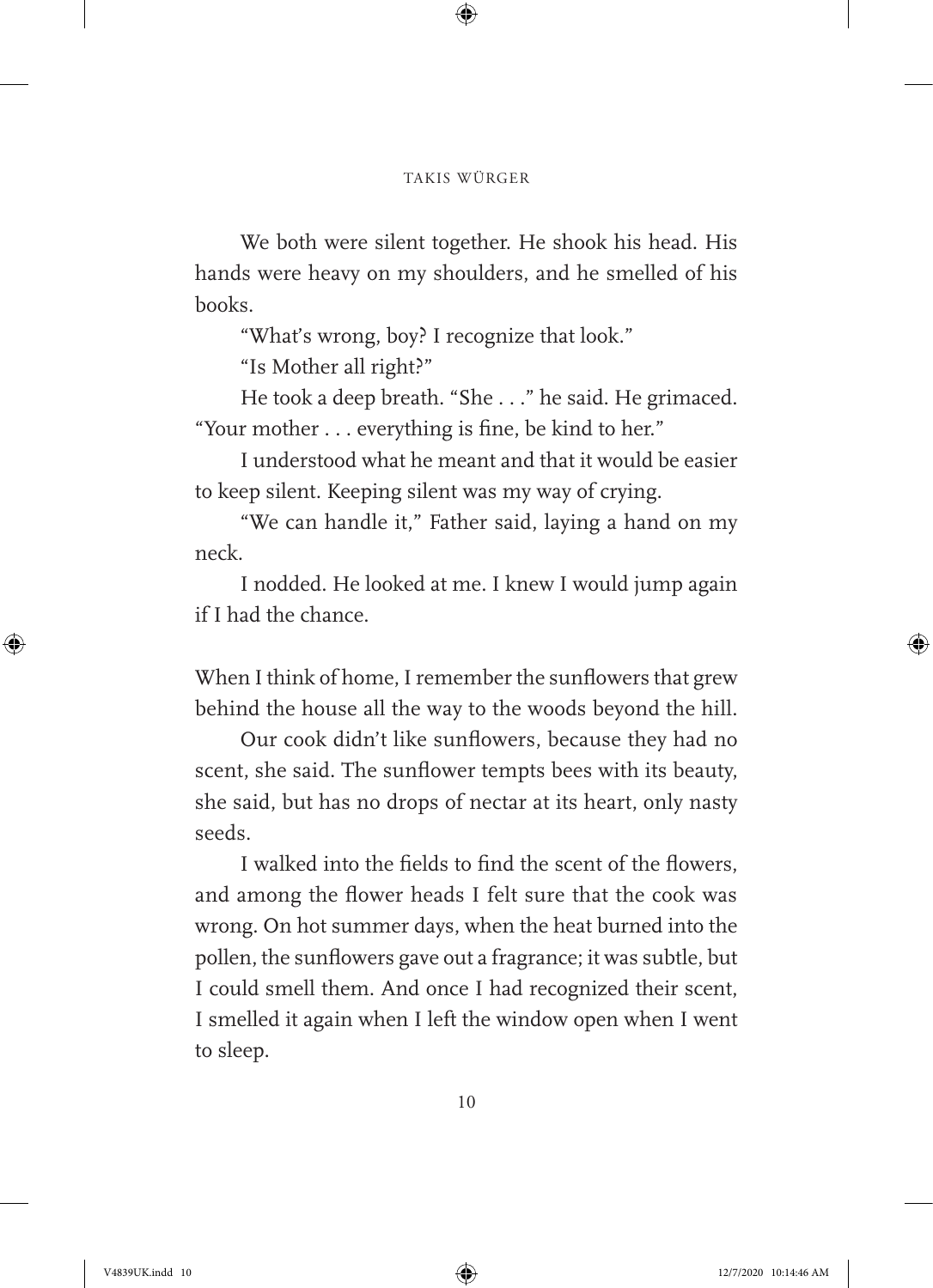$\bigoplus$ 

It was important to have a good sense of smell. I could smell the alcohol in the hall when I came home.

I asked the beekeeper and the gardeners what sunflowers smelled like, but nobody knew. I thought it meant something, that I could smell them.

In the year 1935, Mother drank a bottle of potato schnapps when the Nuremberg Laws were announced. Mother topped up her glass a lot. I sat beside her and counted. She raised the glass to Adolf Hitler's health, calling him "Adolphe," as if he were a Frenchman.

That night, as Mother slept on the parquet floor of the ballroom, I went into the kitchen. The cook sat crying by the stove, eating freshly whipped buttercream from a wooden spoon to soothe herself. I stroked her cheek, like Father had done to me when I was little.

A few days later I overheard an argument between Mother and Father, in which she demanded that he fire the cook, whose challah she ate happily every morning. Mother called her a Jewish sow. Father said he wasn't going to fire anybody.

Mother spent more and more time with her canvases. When she wasn't painting, the canvases leaned against the wall of the attic, turned backward. Nobody was allowed to look at them.

The night after they argued, Father came to my bedside. I pretended I was asleep. He sat down cross-legged at the

⊕

↔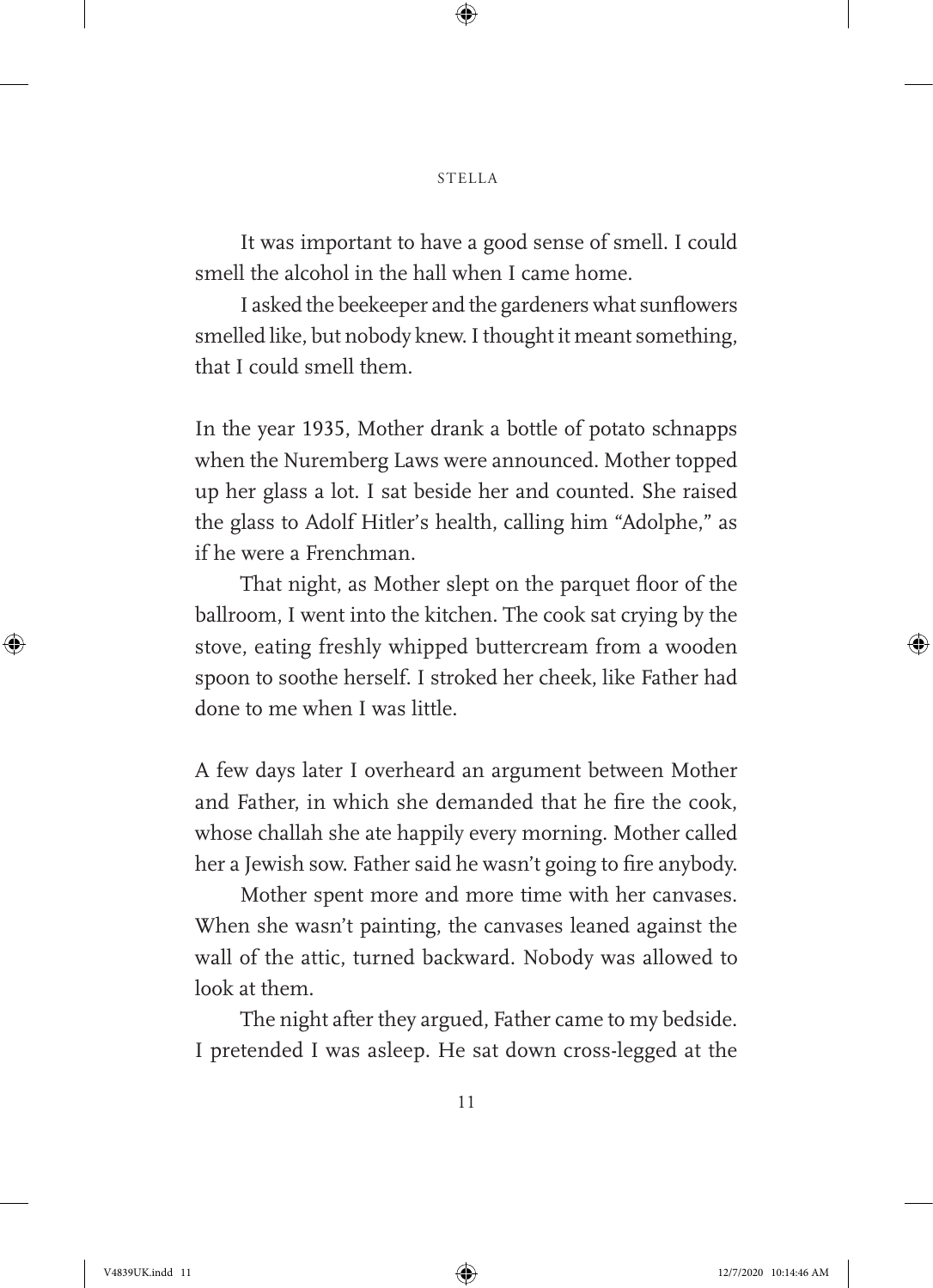$\bigoplus$ 

foot of the bed and said, "My boy, one thing . . ." then there was a long pause. I wasn't sure he would finish the sentence. "The Lord created everything imaginable, do you know that? Blackbirds and elephants . . . According to Luke, God is in every creature. Do you understand, son? We must take good care of them, these creatures."

The earnestness in his voice made me uncomfortable. I didn't answer. He pinched my foot and said, "I know you're awake."

In the year 1938, the traveling exhibition "Degenerate Art" opened in Berlin, 1,406 synagogues and places of worship burned down in Germany in a single night, and in late summer I went into the sunflower field with the cook's son. We were already tall enough to see over the flowers. The cook's son was mentally disabled; he couldn't count, he couldn't remember anything, and he constantly chewed on his lower lip.

"Can you smell them?" I asked, reaching up to rest my hand on a crown of petals. The cook's son shook his head.

There was a thunderstorm that day; a lightning bolt struck an old ash tree in our garden and the rain knocked down the flowers. The gardener was gathering up flower heads to save the sunflower seeds, cursing and calling God a rotten toad.

We went through the field, the first warm drops falling on my forehead. Shortly before our house we came to the fork in the beaten path. One way led home, the other to the dairy.

⊕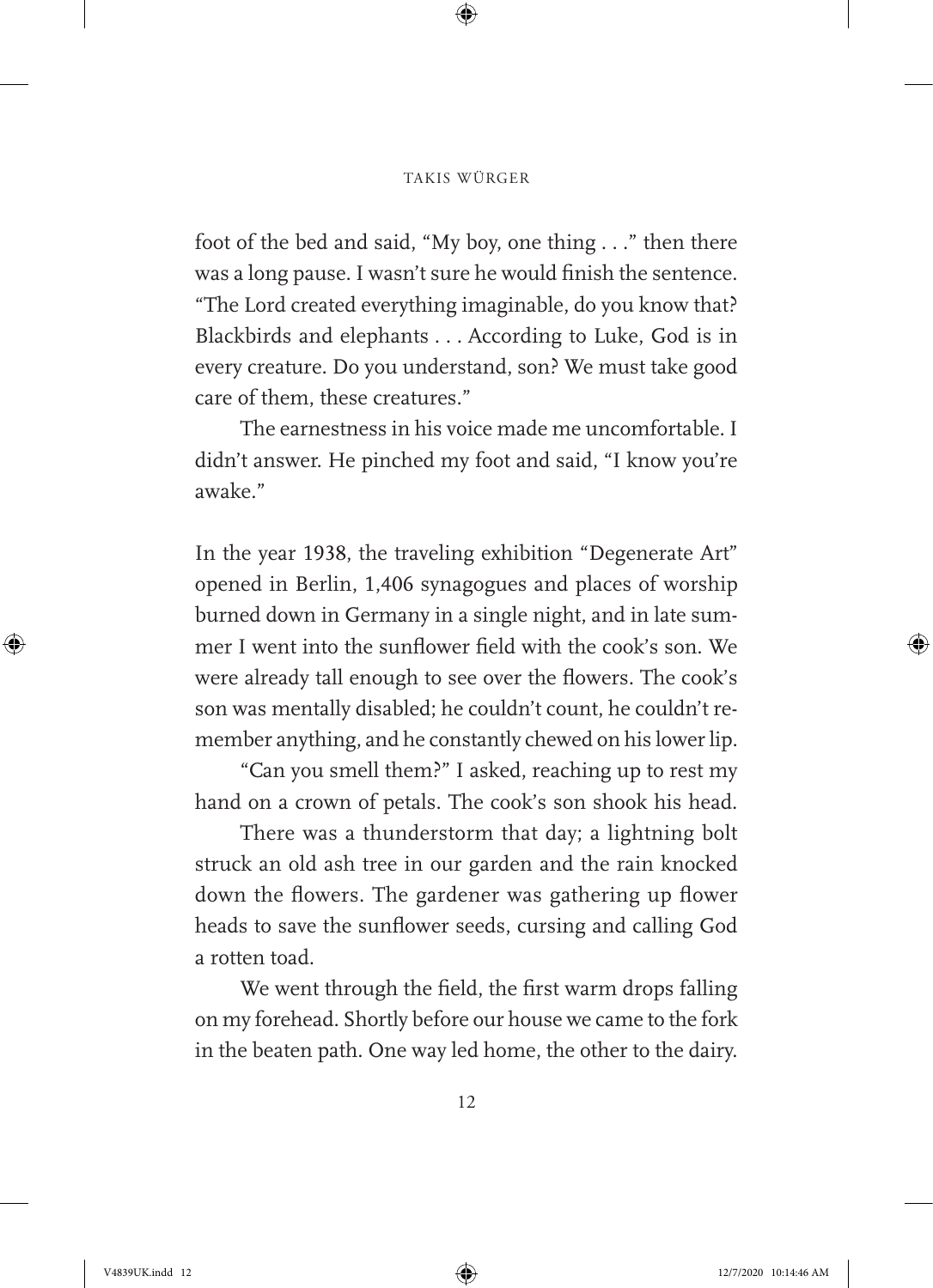$\bigoplus$ 

As I recall, a billy goat was grazing in the dairy yard—the farmwife had tied him to a gate there. In the valley everyone knew that the goat was called Hieronymus.

His coat was white and long; he belonged to the Gletschergeiss breed. The sunshine up at the mountain peaks had blinded him years ago. I would have liked to pet him, but he bit. In the mornings, when I went to get milk, I sometimes threw him leaves from our blackberry bushes.

For the children of the valley, it was a test of courage to tug Hieronymus's horns. Once I saw the dairyman's son kick him in his soft belly.

That day, while we were running in the sunflower field, rain pattered on our faces. We made funnels out of maple leaves and drank the rainwater. I was happy about our house, that it was warm inside, and about Father, who was home in those days. I thought about what he'd said about the presence of God in all creatures and looked through the rain across the meadow up to the dairy yard. The billy goat had been standing at the gate since the morning. The first lightning bolts flashed. The cook's son cried. I took his hand and brought him to the servants' entrance of our house. Without explanation, I turned around and ran into the rain.

"Thunder," called the cook's son. "Thunder."

The climb felt easy to me, though I slipped a couple times.

I had learned to mistrust my eyes, so I wasn't surprised when the lightning bolts in the dairy yard traveled from the

⊕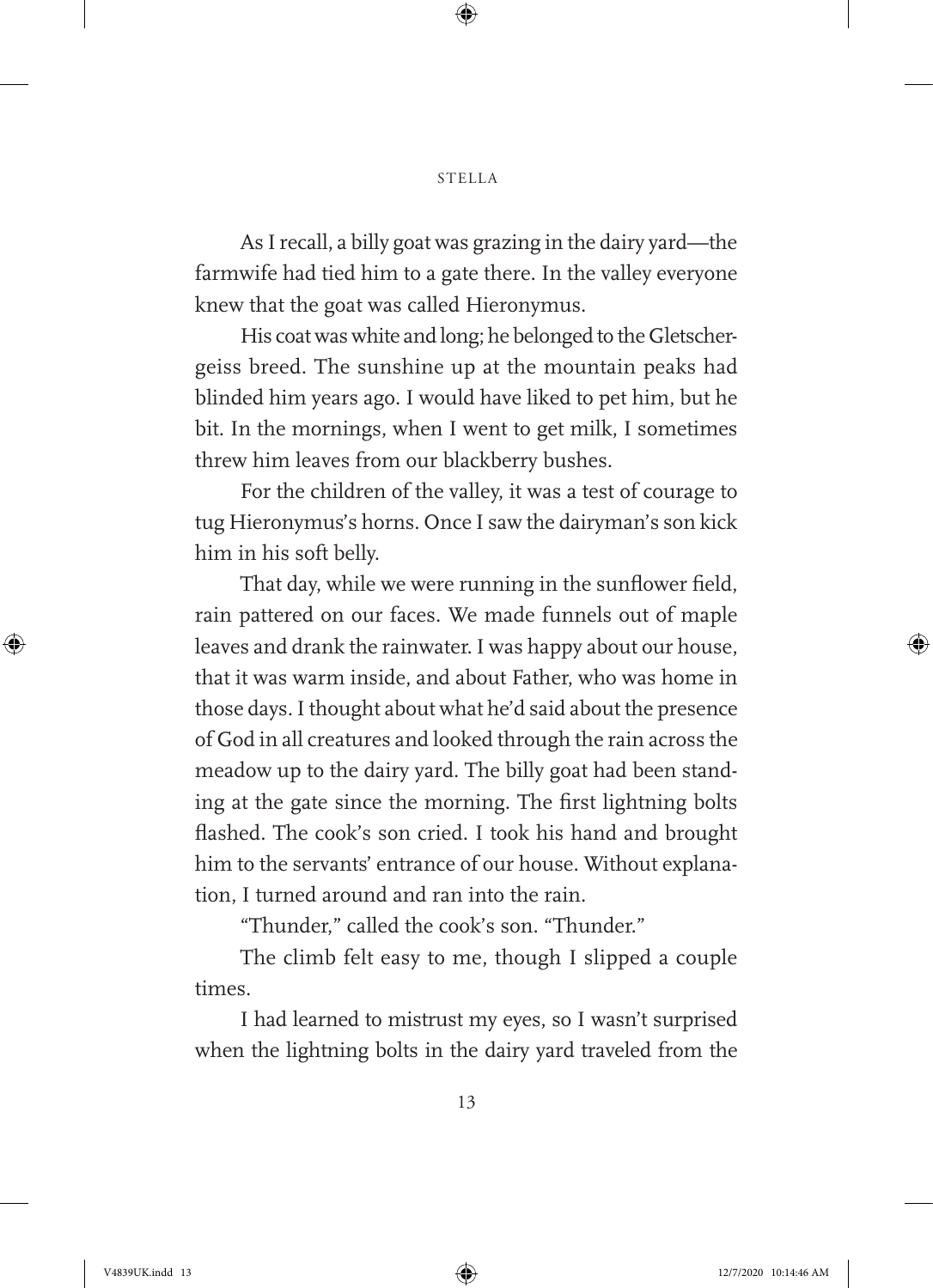$\bigoplus$ 

grass up to the sky. Thunder crashed. At the gate, Hieronymus was chewing the dirt. He had laid his muzzle on the grass and closed his eyes, as if he were waiting for death. Or maybe he was just sleeping, because the thunderstorm didn't interest him.

I untied the rope that was knotted firmly to the gate. Hieronymus lunged in my direction. I stood still. Sometimes it hurts when you do the right thing. Hieronymus bit my left hand. His teeth had fallen out years ago. He chomped into the air, then bit my right hand, which I stretched out to him. "Hey, I'm the one who gives you blackberry leaves."

Raindrops beaded his coat, which was pale and bristly. I took the rope. I laid my hand on Hieronymus's muzzle. He didn't try to bite me again; he stood still. Maybe he'd forgotten how to walk because he had been tied up too long, I thought. I knelt down in front of him in the meadow and draped him over my shoulders. His ribs pressed against my collarbone.

The billy goat was scrawny, but heavier than I'd thought he would be. He reeked of the barn. My thighs trembled.

"I'm sorry I didn't protect you when you got kicked." That day I told the billy goat things I never told anybody. How I missed my mother, even though she was there. How unconfident I felt. That I never wanted to lie, because then life would lose its meaning. On the walk down, I stumbled and scraped my knees.

As I walked down the cedar-lined path in front of our house, my pants were torn and mud was stuck under my fingernails. The billy goat had bitten my shirt collar.

⊕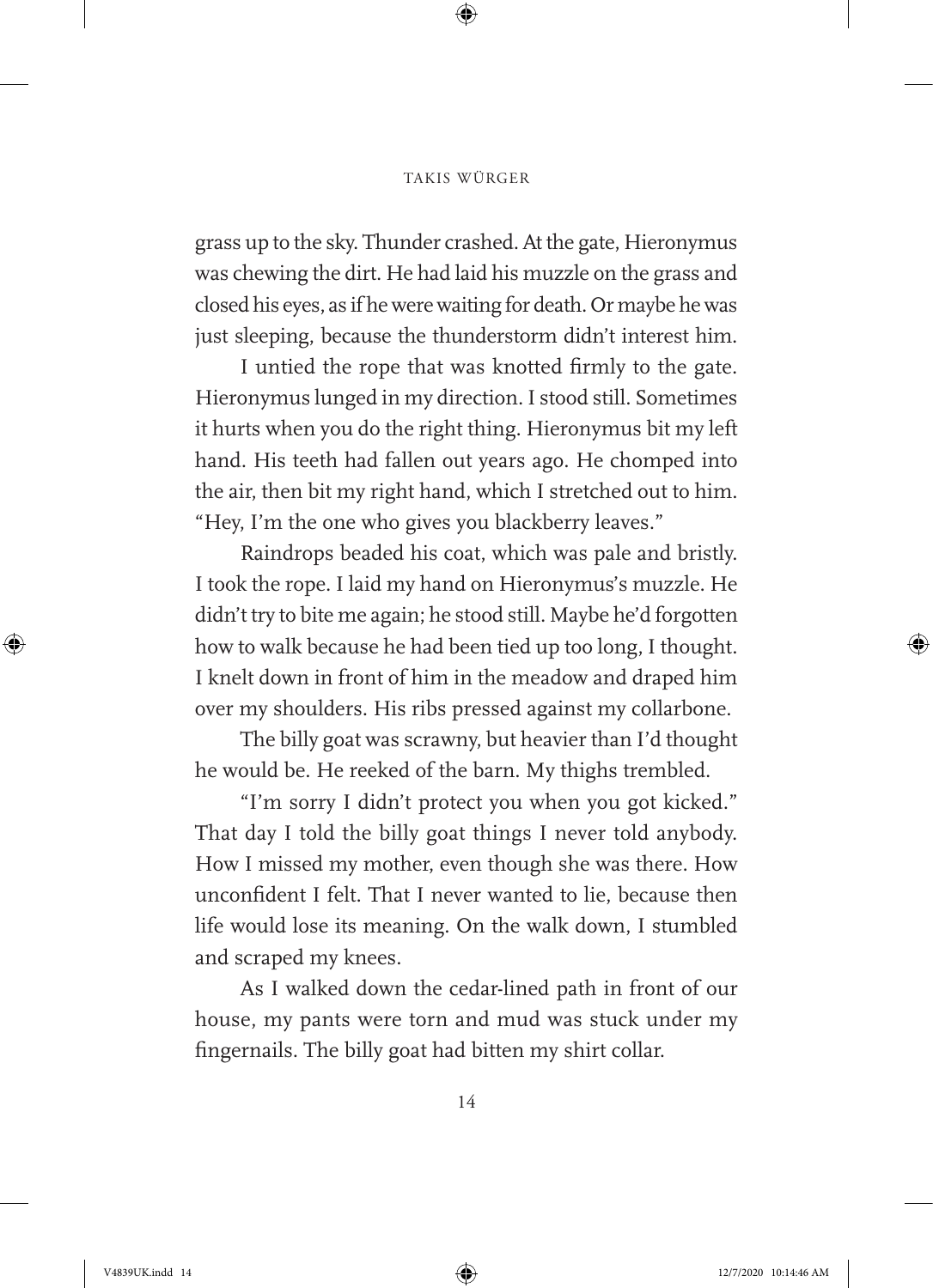$\bigoplus$ 

Father ran to meet me on the path. "Son."

As he hugged me, Hieronymus snapped at him.

"Didn't you see the lightning?"

I knelt on the gravel and let the billy goat slide off my shoulders. Father brushed the water off my hair. Tears came to my eyes. I was happy that he couldn't see them in the rain.

"A lightning bolt can vaporize you," said Father. Of course he could see that I was crying; he was my father.

"We must take care of all creatures," I said.

I wanted to explain to him how beautifully the lightning had flashed in the sky, and why I was happy that the coachman had come, and why sometimes I loved Mother more than him. I kept silent. And then I blurted out, so suddenly that I was startled by the sound of my voice, "You broke your word, Papa."

"What do you mean, son?"

"You said we must speak the truth. But you lie about Mother."

I saw the pain in his face. I hadn't meant to hurt him. The rainwater tasted sweet. He took my hand and went with me to the house.

As we stood in the hall, he asked softly, "Have you ever seen a hibiscus flower in bloom?" He crouched down in front of me so that he was smaller than I was. "That's what the truth is like, boy. Someday you will see it. In Egypt

⊕

V4839UK.indd 15 12/7/2020 10:14:46 AM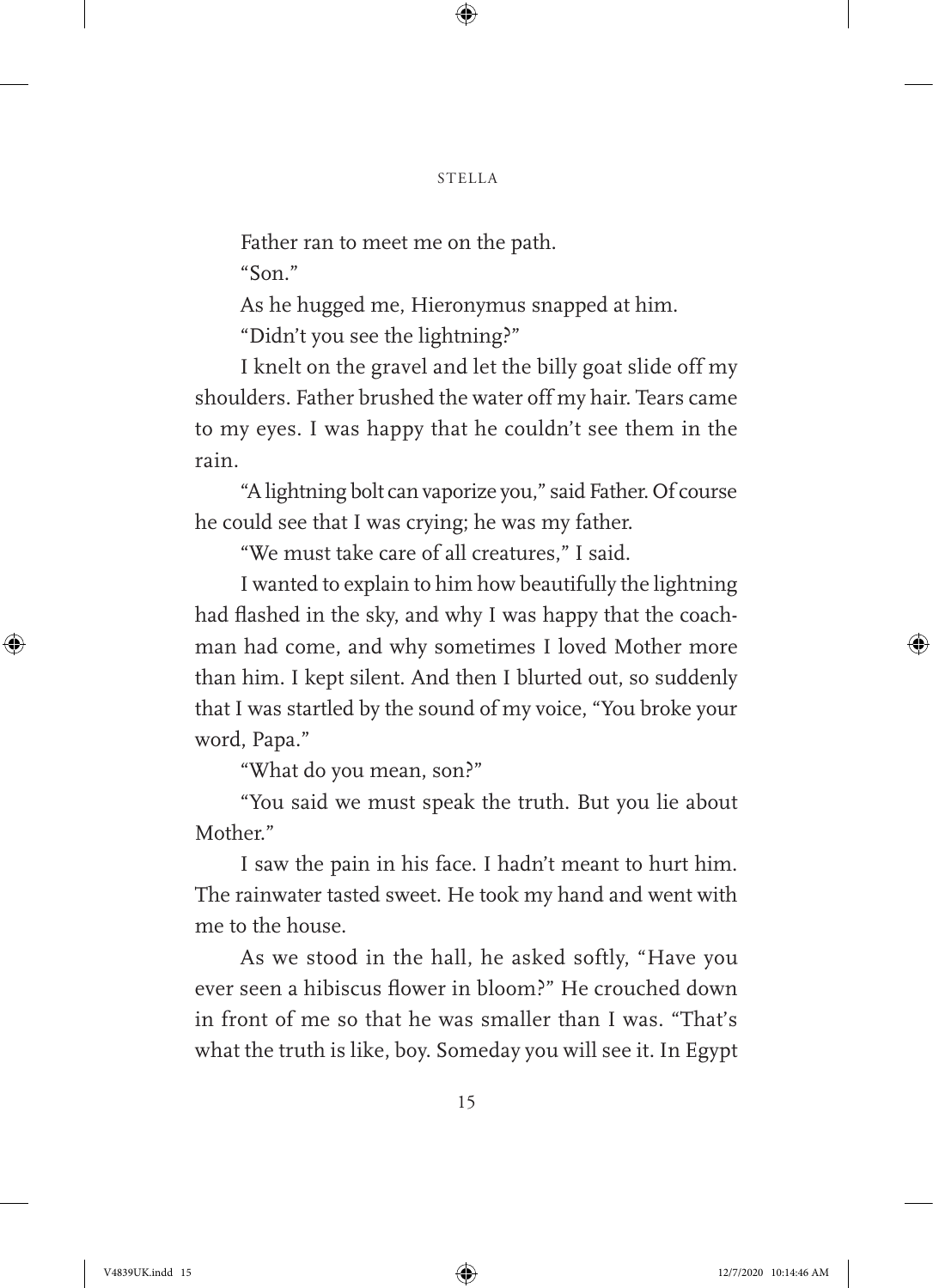$\bigoplus$ 

you will find whole gardens. It's gorgeously beautiful there. Whole gardens, where the hibiscus blooms in a thousand varieties."

Hieronymus spent the night in our greenhouse, where, by morning, he had gobbled up half the year's zucchini harvest. During the night I had gone to see him. He had let me stroke the fur at his throat.

The farmer came to get him the next morning, shook my hand, excused himself over and over again, and said he would make sure that nothing like the zucchini incident would ever happen again. He hit Hieronymus between the horns many times, with the side of his hand.

That was the year when the members of the Swiss Goat Breeders Association decided which bloodlines would be continued, a process that was officially called "breed correction." The association categorized the *Capra Sempione*, to which Hieronymus belonged, as unworthy of support.

Late in the summer, Father told me that shortly after the night of the storm, the farmer led Hieronymus out to the slurry pit and, from a distance of two meters, shot the animal between the horns with a double-barreled shotgun.

That same year, Mother summoned an eye doctor from Munich. He said that my inability to see colors had to do with my head, not my eyes. Mother believed that I just needed to try harder. She went with me to the attic.

"Now everything will be all right again," she said.

⊕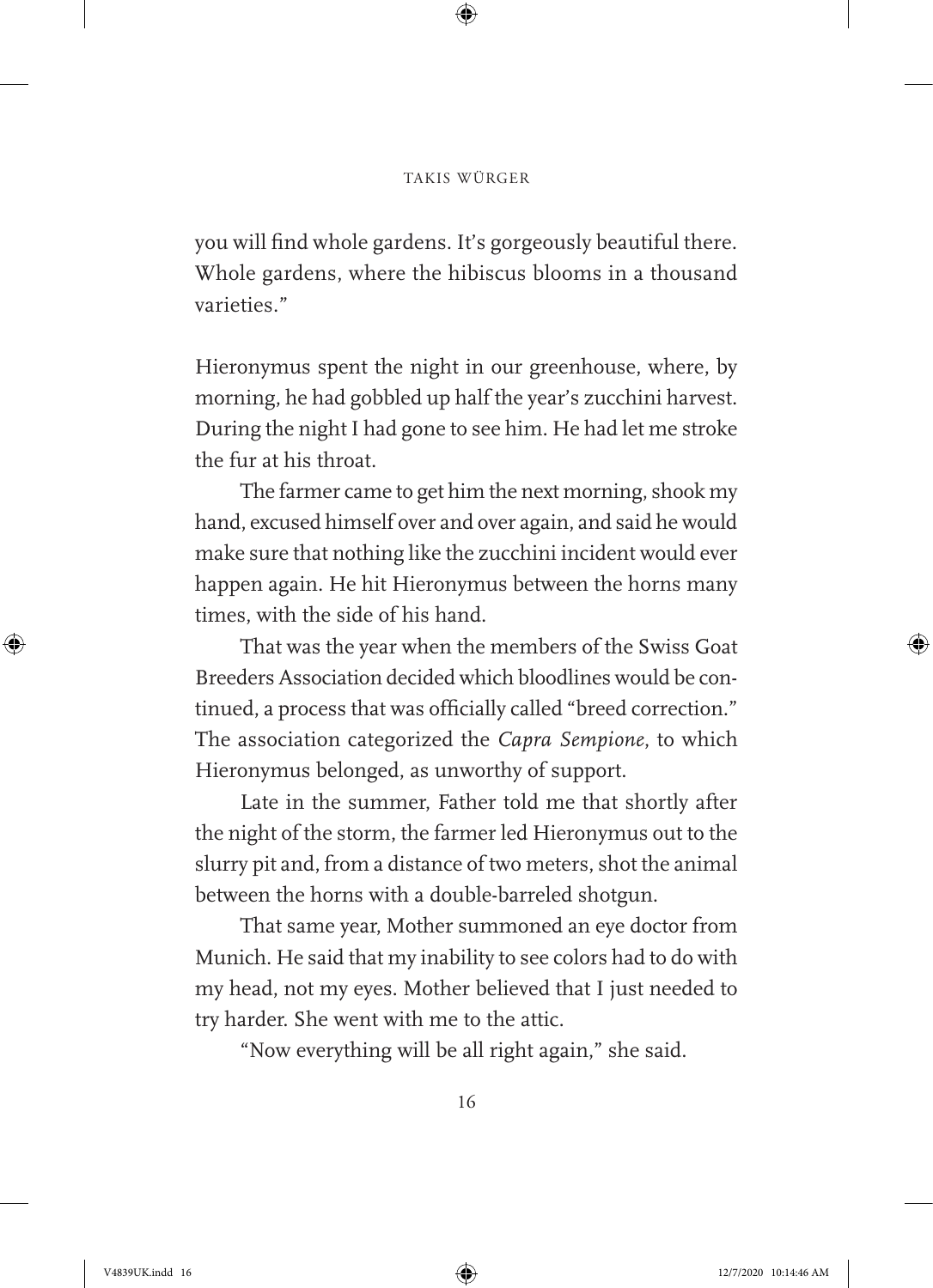$\bigoplus$ 

Her paintings leaned against the wall. Mother put a paint box on the table and switched around the pots of paint. Then she asked me which pot held which color. When I guessed right, she nodded. When I got it wrong, she said I just needed to concentrate. For these sessions she wore her riding boots, which she called army boots.

One of the first times up in the attic, she said, "Please, red at least, I beg you."

When Mother had been drinking, she would sometimes raise her fist, but she stuck to her resolve not to touch me.

After a few hours of lessons, a braided rattan rug beater appeared among the canvases, leaning in a corner of the attic. She said that it hurt her more than it hurt me. Every now and then the blows made me fall facefirst into the pots.

Mother said, "Wash your face before you go, please. Don't let anybody see that you've been crying."

Once I just stayed that way, with my forehead resting in the paint, and noticed that the paint pots gave off different smells. The paints were made of natural pigments. Indigo blue smelled of the butterfly blossoms in our washhouse; Naples yellow of lead; cadmium red of clayey earth in summer; black of coal; white of chalk.

I liked the coal scent best. Mother didn't give me any more instruction beyond the hours in the attic. The museum visits stopped.

Now when I had to identify colors for mother, I leaned near the tray of paints. Sometimes I took the paint pot in

⊕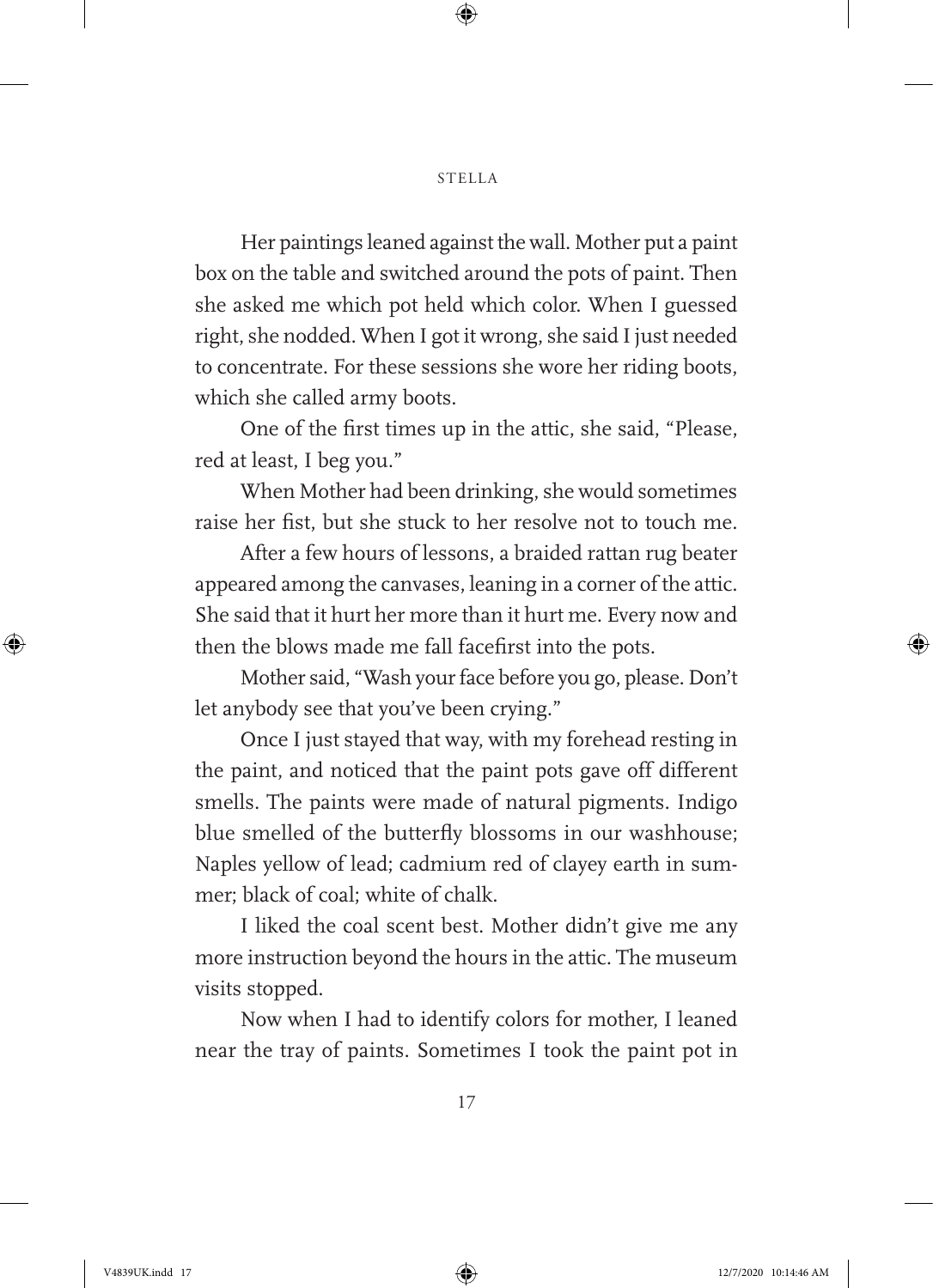$\bigoplus$ 

my hand so I could smell it better. Mother hit me less often. Once I guessed three colors right in a row. Mother stroked my index finger.

Every Saturday after the Jewish Sabbath, when it got dark, the cook held a compress of Saint-John's-wort against the scar on my face, even years after the injury. She said it would help me look elegant again. Sometimes the cook hugged me before I went to bed on those nights. I waited for it.

The cook was the fattest woman I knew. Every day she baked cakes, with blueberries in summer, apples in the fall, almonds in winter. She said her cooking was too precious for the staff, and because of that, there was always too much cake lying around. So at night she sat by the oven, playing solitaire and eating.

Once, after applying my compresses, she sat down next to me on a milking stool, gave me a plate with two pieces of honey cake, which she spread with butter, and looked at me.

"People in the house say that you always tell the truth," said the cook.

I kept silent. "Is that true?" "Nearly always," I said. "Then please tell me the truth about myself." The cook laid her hand on my head. "Tell me, am I fat?"

⊕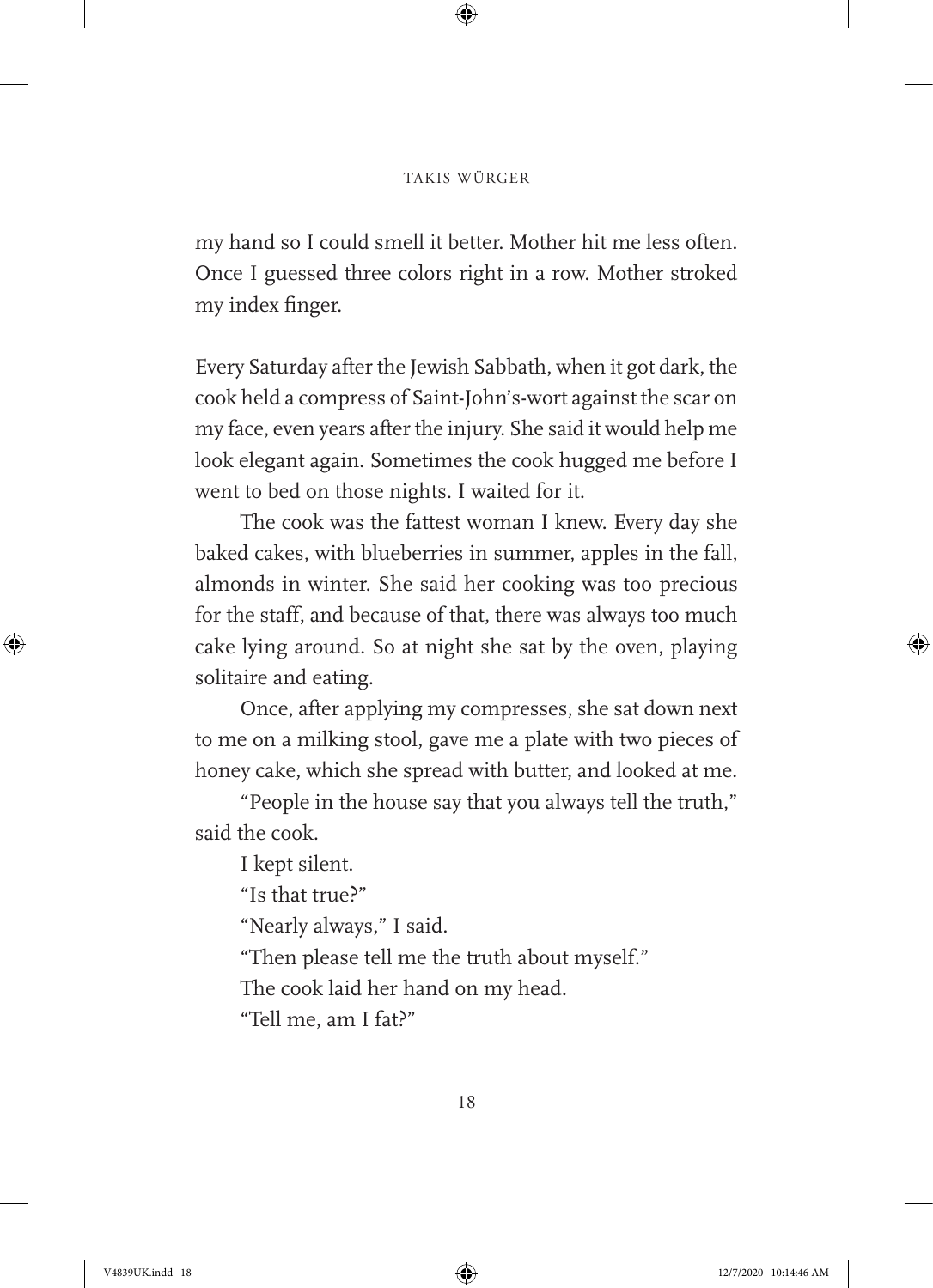$\bigoplus$ 

Out of nervousness, I forked up a big piece of cake and shoved it in my mouth. I choked, and when the cook gave me a glass of milk, I coughed, and milk ran out my nose.

"I know that I'm a little plump, but I mean, am I fat?"

I nodded as unobtrusively as I could. It hurt her, I could see, and I didn't want that.

"Do you think that's why I can't find a new husband?" she asked.

I looked at the floor. I was sixteen years old and understood very little about men and women and why they liked each other. I shrugged my shoulders. The cook gripped me with her soft hand.

"Please tell the truth, Friedrich."

"Yes," I said.

"Do you think I'm alone because I like to eat too much?" "You aren't alone."

"But I am fat?"

"Yes."

She exhaled. "Thank you."

"But I hurt you."

The oven was warm; we could hear wood crackling in the embers.

"Silence is worse."

We sat awhile longer on the milking stools and looked into the flames of the oven, in which a bundt cake was baking for the next day, slowly browning, until the crust began

⊕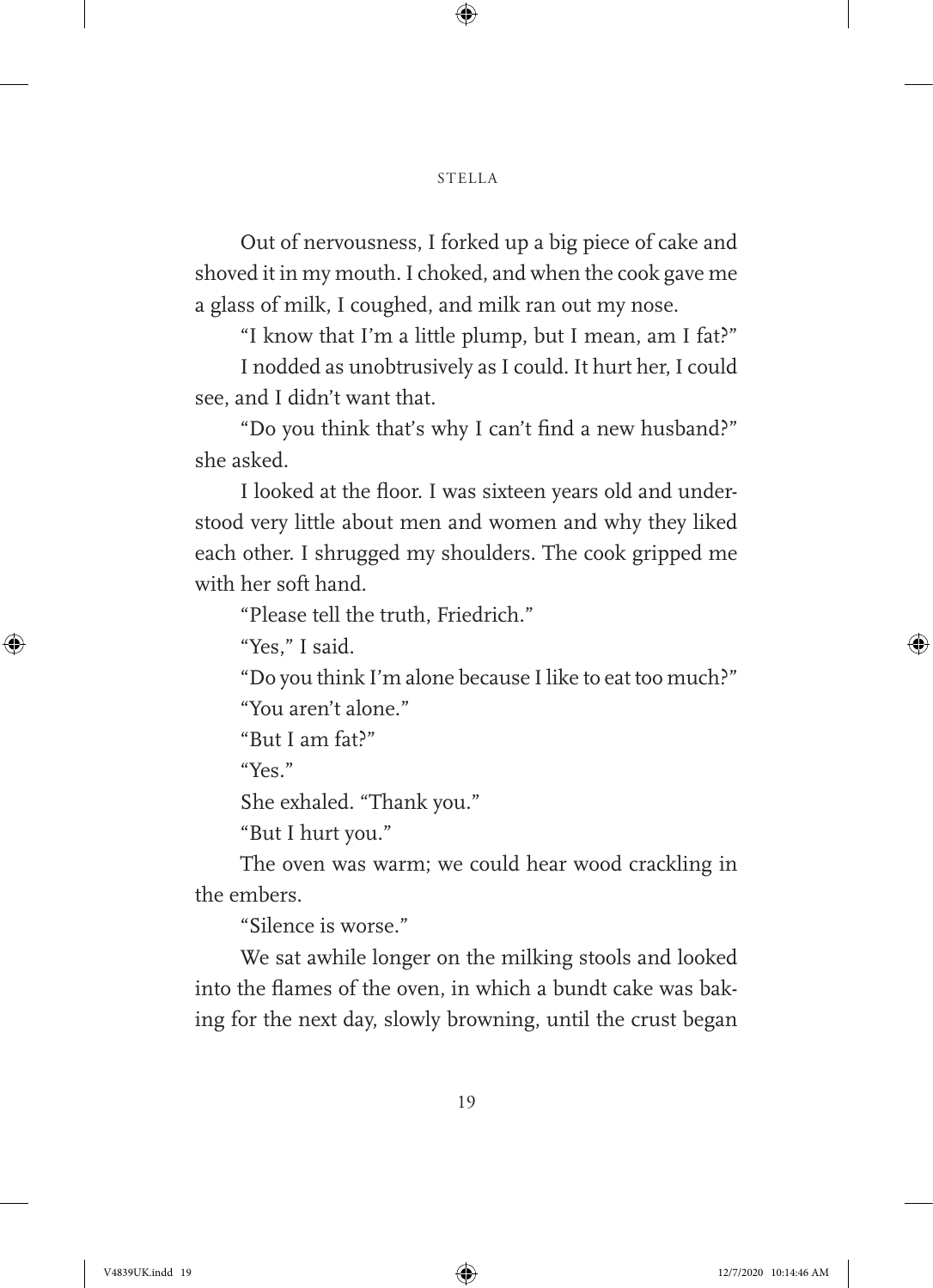$\bigoplus$ 

to steam. I brought down the wooden oven peel from the wall, took the cake out and put it on the kitchen countertop.

"Thank you, my golden boy, it was about to go all wrong," said the cook.

She hugged me. I pretended I didn't see her tears.

Early in 1941, as German tanks rolled through Libya as part of Operation Sunflower, Mother put up a flag with a swastika on it on the tower of our house. It was the first time in my life that I heard Father raise his voice. Father calmly told one of the stable boys to please remove the flag from the pole, then he went into the greenhouse, shut the frosted-glass door, and let out the shout that announced the end of his marriage.

From the beginning of the war, Mother wore her riding boots more and more often and drank until she lost the power of speech. One morning she lay on the floor inside the door of the house and didn't move. I called out to her, trying to wake her. She opened her eyes and looked at me; I wasn't sure she recognized me.

"Do you still love me?" she asked.

Then she wrapped both arms around my head and held me so tightly to her throat that it was hard for me to breathe.

"I am so . . ." she said. "For everything here, for everything, I am so  $\ldots$ "

It was so beautiful that I got lost on my way to school.

Sometimes I wished that during the day I could forget that Mother was at home sitting on the terrace and drinking arak.

↔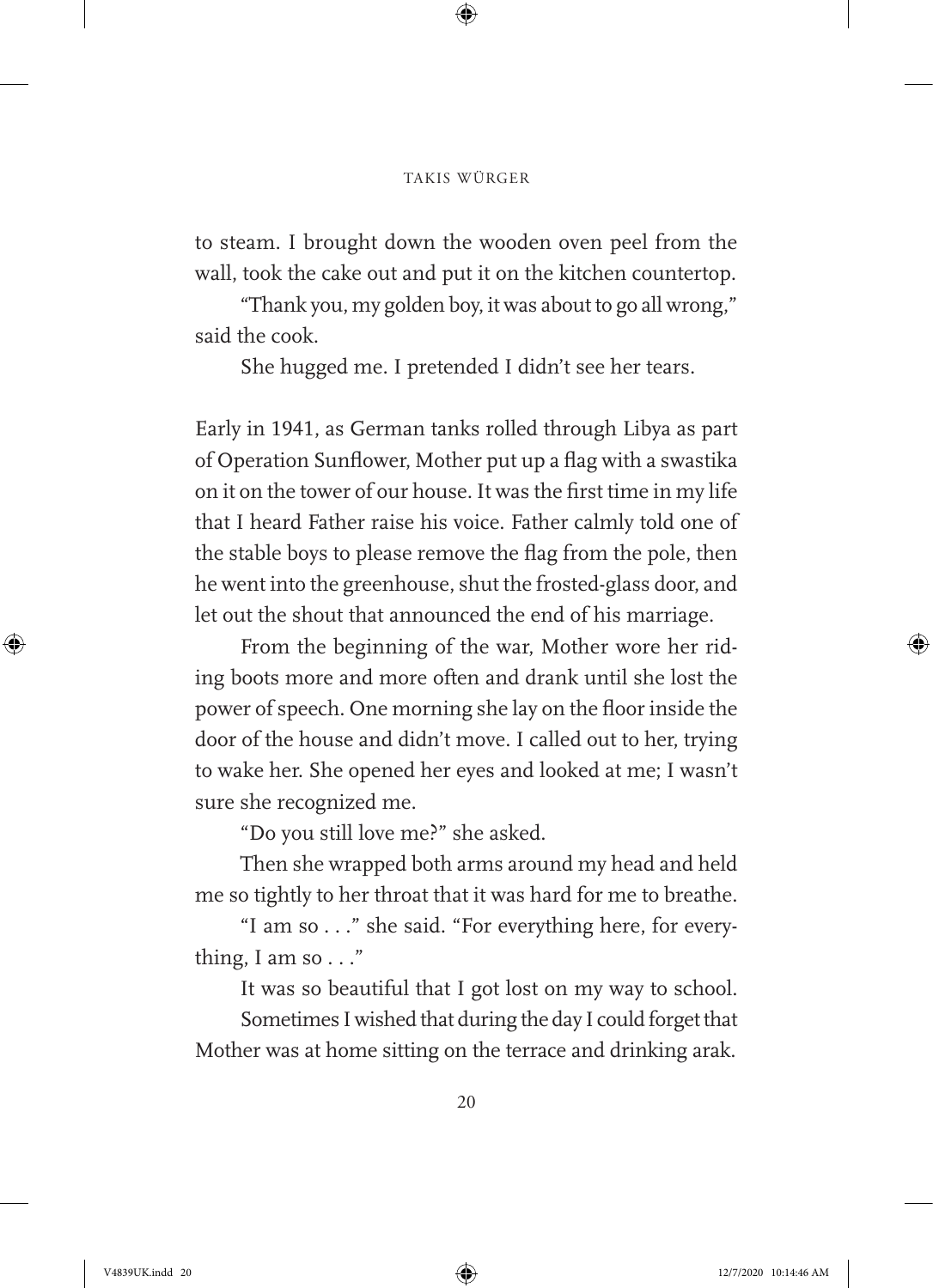$\bigoplus$ 

But I knew that would mean that nobody was paying attention to her and that this was my responsibility. Secretly, I sometimes laid my head against her chest when she was lying on the floor, immobile. I was checking to see if she was still breathing.

Because of the new trade embargo, Father had problems with his velvet exports. He said he would go to Istanbul and ride out the war there, but he would keep the villa in Choulex. Mother wanted to move to Munich and live off Father's money. I wanted to travel and see a little of the world. Father suggested Tehran, because there the war was far away.

During the summer I had heard stories from the stable boys about secret nightclubs in Berlin, about hustlers, cocaine, an ivory fountain in a grand hotel, and a singing Negress who rode in a coach drawn by an ostrich.

One of the stable boys had worked for a while as a horse dung collector in Berlin and said he had moved away because he couldn't stand the Berlin dialect, the "Ah" instead of "I," the "wut?" instead of "what?" It was obnoxious, he said. Even the hairdressers felt free to tell you what was on their mind.

"Is that true?" I asked.

"Everything's idiotic there, the girls, too. No culture," he said. That night was the first time I heard the rumor. In Berlin, the stable boy said, a moving truck drives into the Scheunenviertel at night and takes away the Jews. "They never come back," he said.

⊕

↔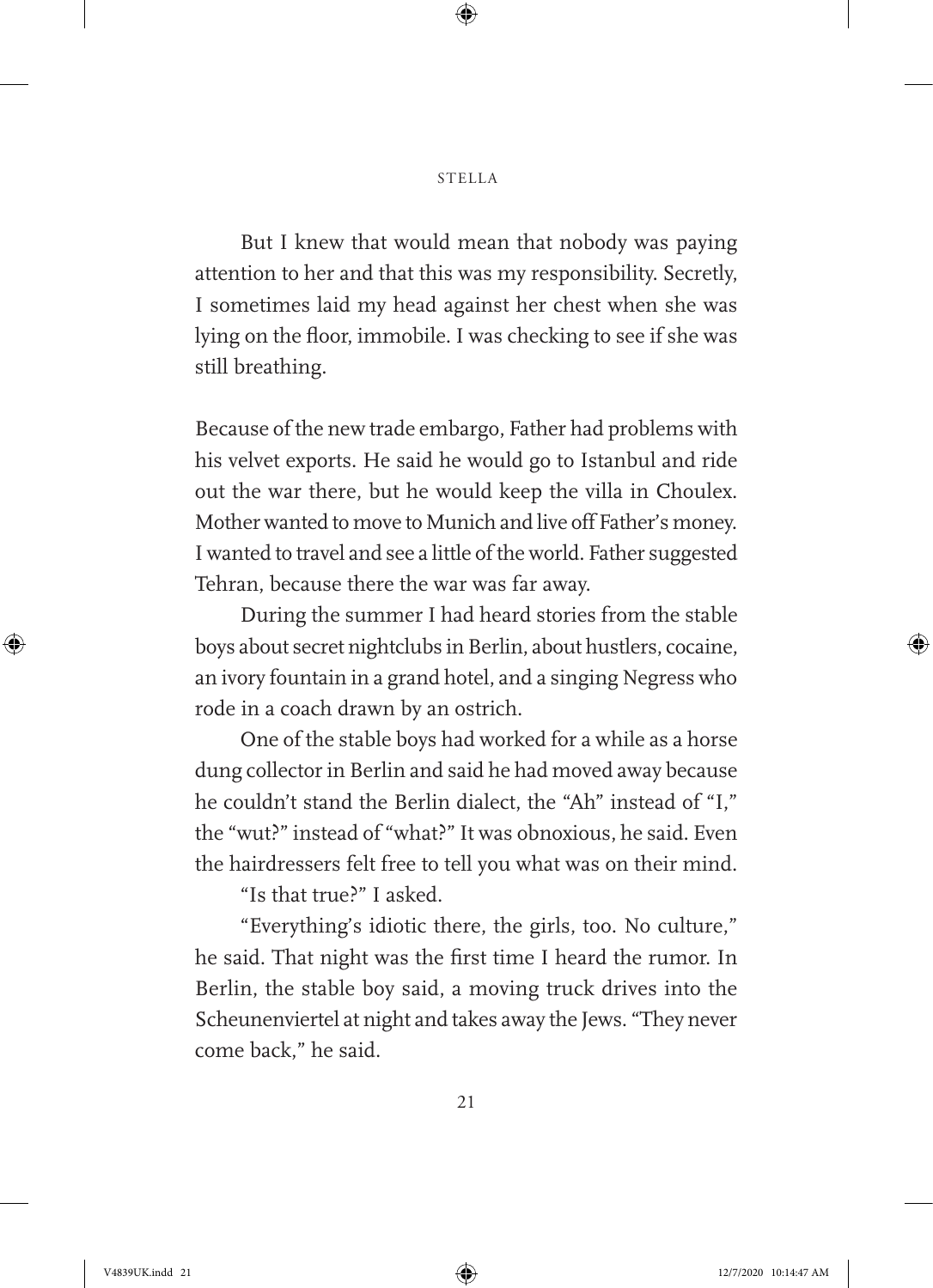$\bigoplus$ 

"Is that true?" I asked. "It's just a rumor." "Where is the Scheunenviertel?"

Germany seemed like a land of conquerors. The Wehrmacht controlled Europe and loomed over Moscow. The British had stopped the air raids on Berlin. Berlin, in spite of everything, was really something. A place where even the hairdressers told you what was on their minds.

I asked Father about his trips to Berlin and he gave me Theodor Fontane to read. I read the novels that were in our library and Fontane's correspondence, too. In a letter he wrote to the writer Paul Heyse in 1862, I read:

*No matter how much we like to mock Berlin, and however gladly I concede that it occasionally deserves this mockery, it cannot be denied that what happens and doesn't happen here is directly caught up in the great gear of world events. It has become a necessity to me to hear the whirring of that flywheel close by, even at the risk that it might turn into the proverbial grindstone.*

At night I lay awake and thought about the word "flywheel" and about the rumor from the Scheunenviertel. In my head, the Germans were what I wanted to be. I had seen pictures of marching soldiers at the movie theater. I did not

⊕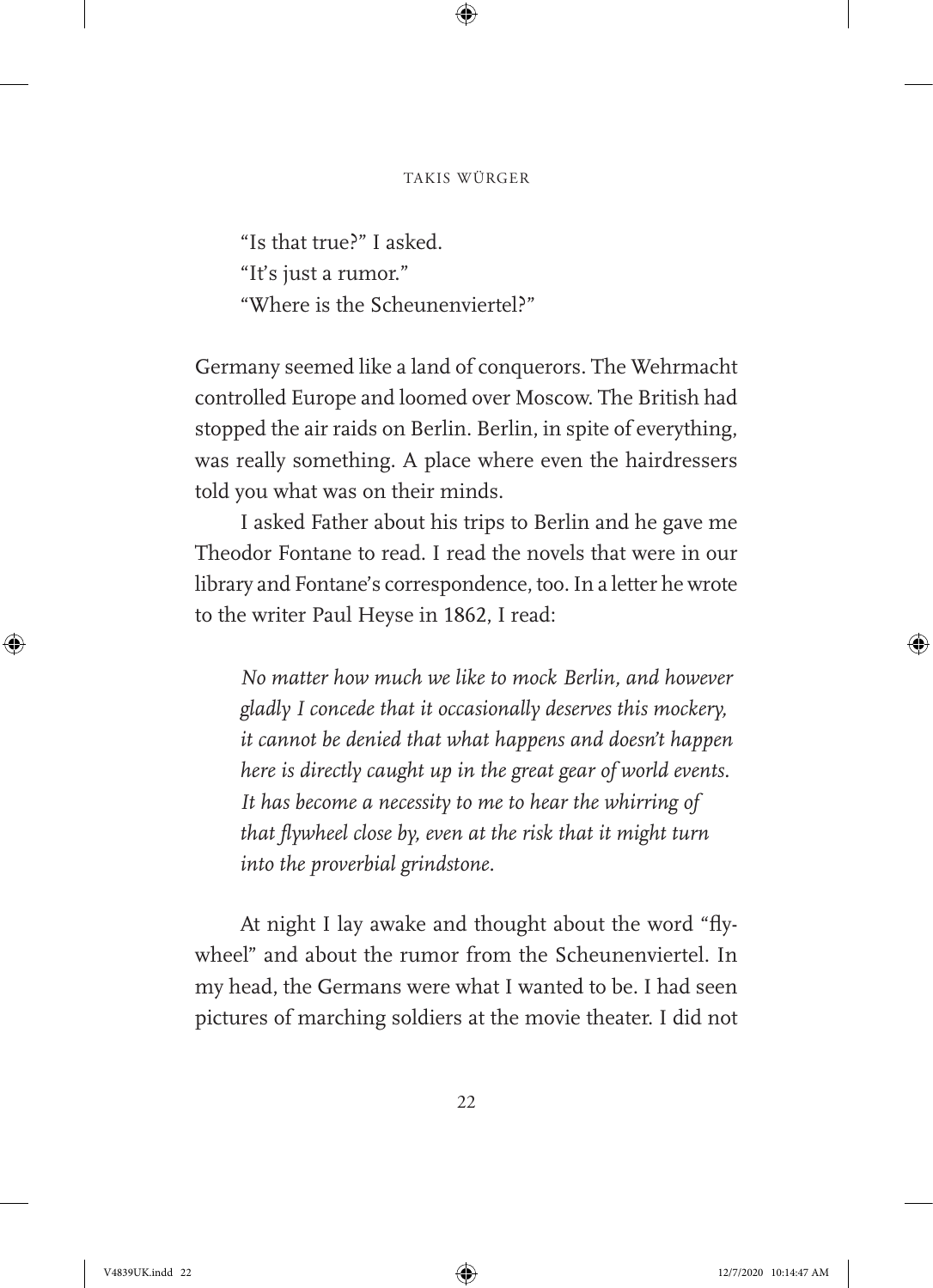$\bigoplus$ 

want to be a soldier, but maybe a little bit of their strength could pass to me. I asked Father about the furniture truck.

"It's something I heard," I said.

"Why are people spreading rumors?" Father's voice sounded uneasy as he answered. "I don't know, maybe it's a gray area. There must also be good Germans. I think that the truth is never more in danger than in wartime."

He turned and looked at me.

"I know what you're thinking."

I looked him directly in the face. He was trying to smile, as if it were nothing serious. I could tell he was afraid.

"Don't do it," Father said. "I beg you, not this time."

A couple of days later, Father and Mother sat together in the library, although they had long since stopped listening to each other.

"I will begin my travels with a short trip to Berlin," I said. Mother laughed. "And what do you want to do there?" "To see it."

"See what?"

"And take some drawing lessons."

Mother fell silent.

"You want to take drawing lessons during a war?" Father asked.

"Only for a few days."

"It's too dangerous."

⊕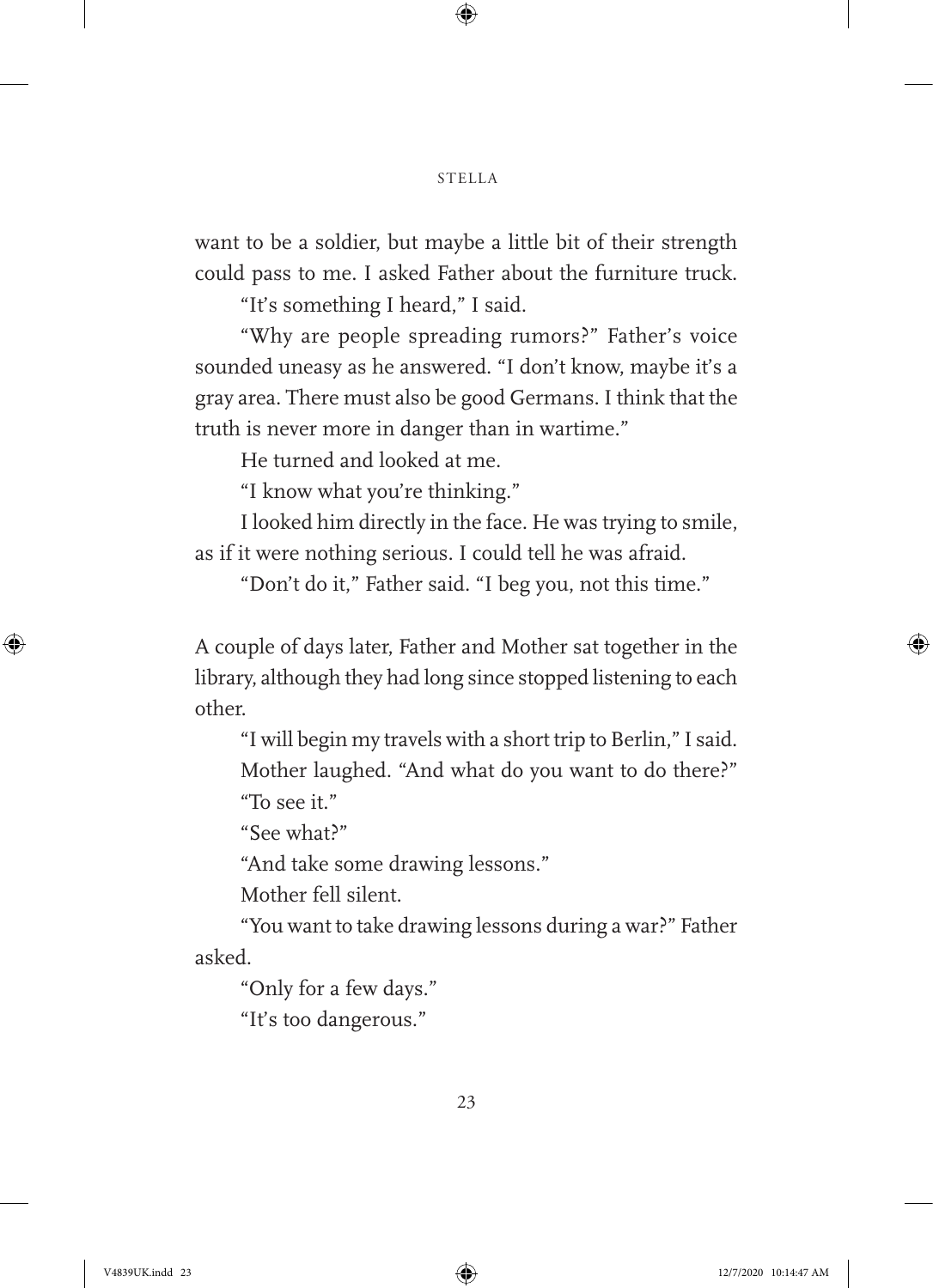$\bigoplus$ 

"Berlin is safe."

"But there's a war."

"In the east. Not in Berlin. No bombs have fallen there for weeks."

"It's still too dangerous."

"I'm going there, Father, I want to see it. This gray area."

Father nodded and stroked his chin.

Somebody had to be able to distinguish between rumors and reality. Back then I thought I was brave.

"But it's a city of Jews," Mother said.

After Christmas, a dark-colored car with German license plates pulled to a stop on the gravel of our drive. A man in uniform stepped out. I hid in the hayloft and watched while he put his hand on Mother's backside. Later the cook would tell me that Mother had introduced the man as her nephew.

She wanted her piano and clothes to be sent on after.

The cook told me she was supposed to inform me that I should continue the exercises with the paint box. It had broken Mother's heart that I had not come to see her off.

Two years later, Mother would burn up in a garden shed during an air raid in Nymphenburg. Her nephew would say that Mother had probably drunk so much that she had mistaken the shed for the air-raid shelter.

I booked my train ticket from Geneva. The cook gave me a cap she had knitted and a woven basket that she filled with

⊕

V4839UK.indd 24 12/7/2020 10:14:47 AM